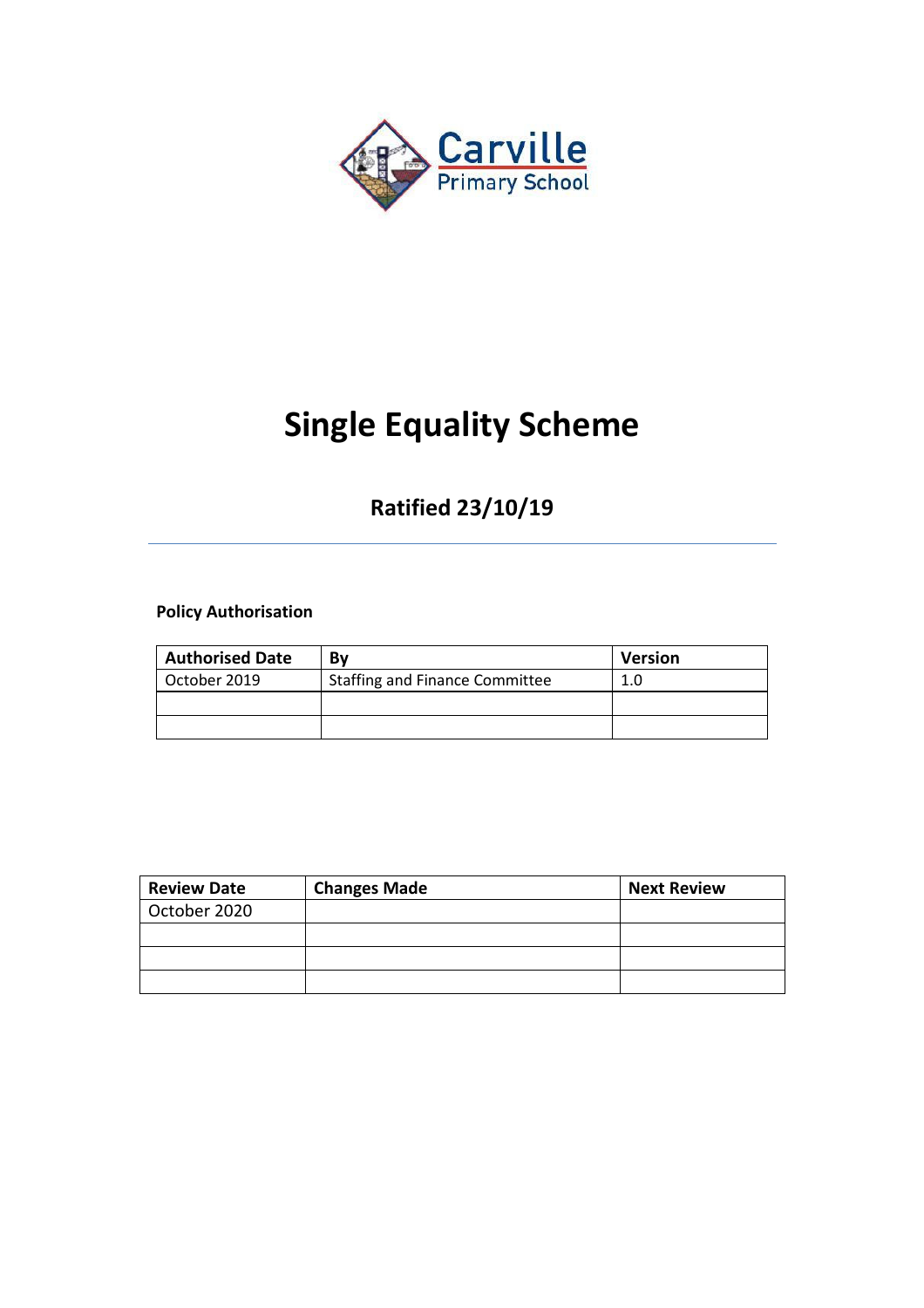## **Contents**

|                                              | Page no |
|----------------------------------------------|---------|
| <b>Single Equality Statement</b>             | 1       |
| School Profile                               | 3       |
| <b>Roles and Responsibilities</b>            | 5       |
| <b>Monitoring and Reviewing</b>              |         |
| <b>Impact Assessment</b>                     |         |
| Appendices                                   |         |
| (a) Equality and Diversity Guidance document | 8       |
| (b) Equality Impact Assessment form          | 23      |
| (c) Equality Action Plan                     | 30      |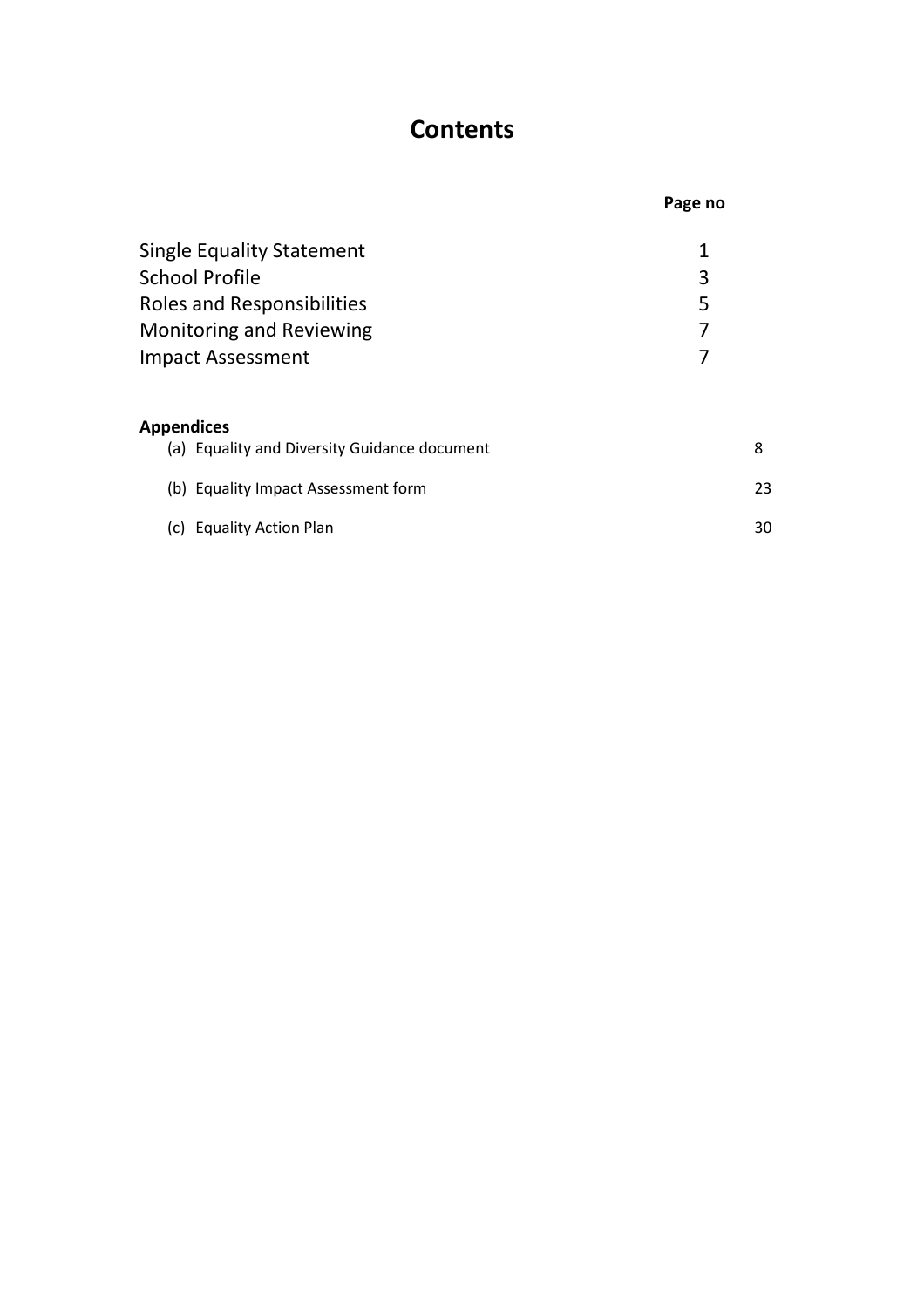## **Single Equality Scheme Statement**

#### **Carville Vision**

At Carville, we want:

- Children and families to recognise the vital role of learning in shaping the world of their future
- Every day to be a learning adventure which builds on children's natural curiosity and enthusiasm for learning
- Children to take responsibility for the choices they make
- Children to be confident, independent, creative thinkers
- Respect for ourselves and each other to be central to everything we do
- Every decision we take to have a positive impact on children's learning
- Every member of our school community to feel safe and valued

In agreeing this Single Equality Scheme the Senior Leadership team and Governing Body has considered the school vision and the Carville Promise.

The Single Equality Scheme aims to integrate equality into the school's core principles and functions. It will inform our School Development Plan and this will enable us to:

- Demonstrate how promoting equality and eliminating discrimination can help raise standards
- Ensure that equality and diversity are part of the school's core business both as a school and as an employer
- Promote community cohesion and good relations between people of different backgrounds through education
- Inform the overall evaluation of our effectiveness in our self-evaluation form for future Ofsted inspections
- Ensure that our equality objectives complement the Every Child Matters outcomes for children
- Place the school in a position, which is regarding by everyone as an environment that affords respect and fair treatment of all.

This Scheme aims to bring together equality strands in one document and set out our school commitment to promotion of race, disability and gender equality as well as incorporating then newer legislation on age, sexual orientation, religion and belief and transgender. Our Equality Action Plan will bring together all our existing work as well as enabling us to introduce developments. Our equality and diversity policy promotes fairness and equality of opportunity as well as celebrating diversity for all people.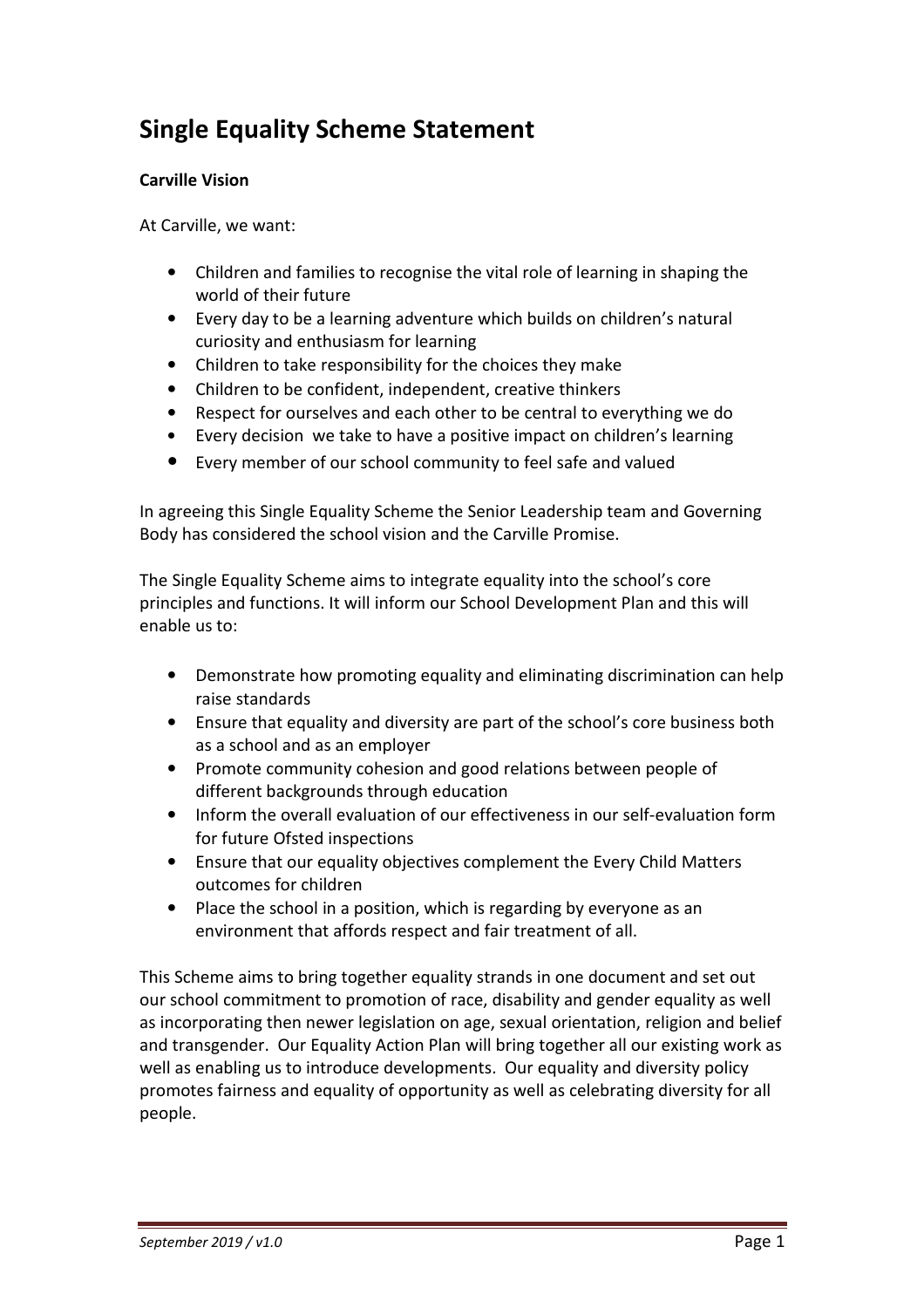#### **Our Key equality and diversity objectives are:**

- 1. To continue to involve stakeholders in the equality process.
- 2. To ensure that our recruitment practices are designed to attract candidates from as wide a pool as possible; balancing gender, local community make-up and ethnicity.
- 3. To increase pupils' knowledge and understanding of different religious groups.
- 4. To ensure that the needs of in-year intake pupils (particularly EAL and asylum seekers) are assessed and actions agreed as soon as possible on entry.
- 5. To increase staff and pupil knowledge and understanding of equality and diversity issues.

In addition, we will continue to use our Pupil Premium Funding to close the gap and raise attainment for disadvantaged pupils.

#### **What do we mean by Equality and Diversity?**

Equality refers to outcomes, making sure that all social groups benefit equally from our activities. Diversity recognises that we can only achieve equality by taking into account the different needs of communities. Equality is impossible to achieve without recognising diversity.

#### **What is discrimination?**

Discrimination is a type of negative treatment that affects a whole group of people, or an individual because they belong to a group.

Direct discrimination is when a person is treated less favourable than others because of their (real or perceived) ethnicity, disability, age, sexuality, religion/belief or gender.

Indirect discrimination is when there are rules or procedures that have the effect of discriminating against certain groups of people.

#### **This Scheme applies to our**

- Pupils
- Staff
- Governors
- Parents/Carers
- Visitors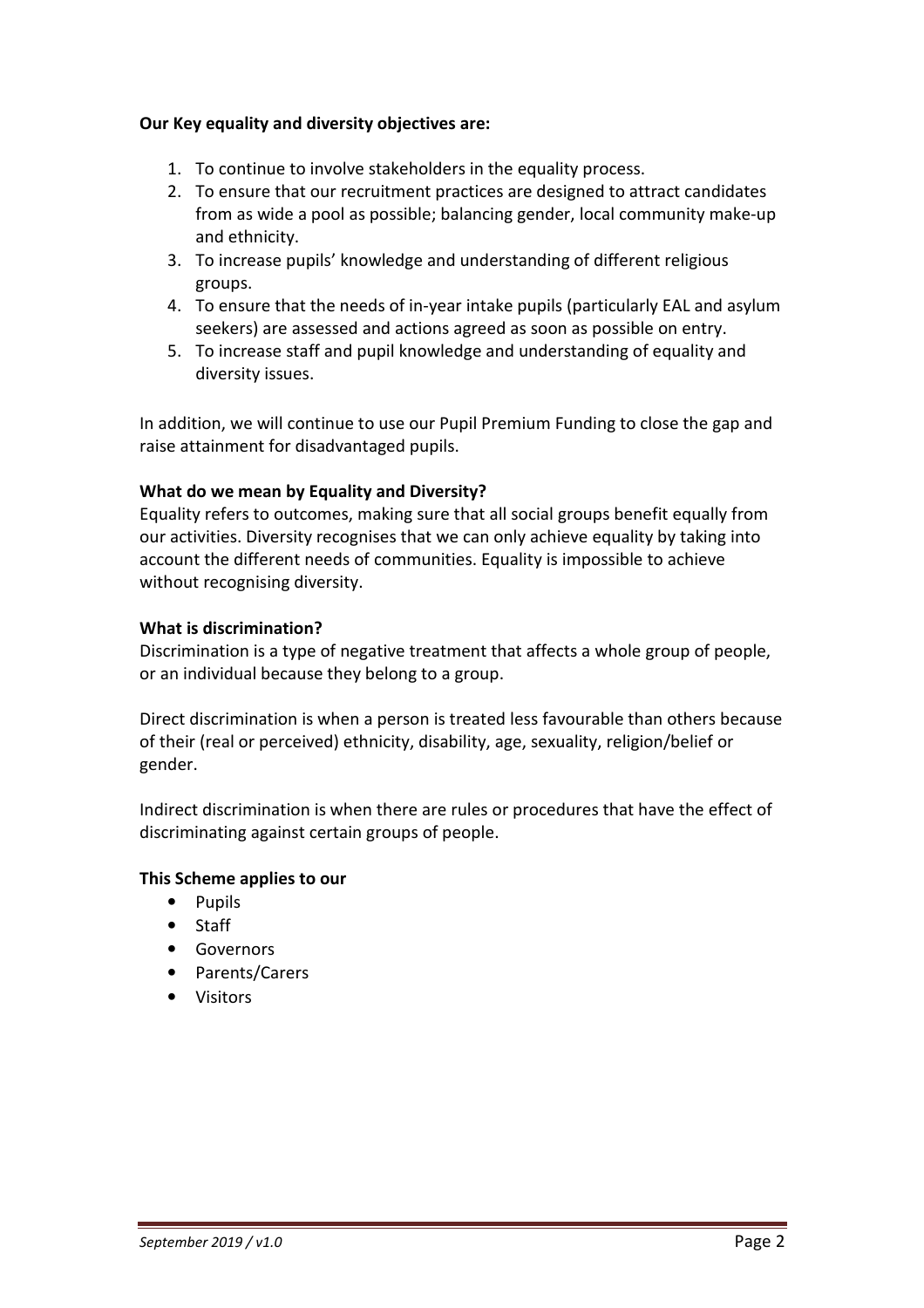### **The School in Context**

#### **Pupils**

- Carville Primary School is located in the Wallsend area of North Tyneside and is a smaller than average primary school with 186 pupils on roll<sup>1</sup>.
- The local authority index of multiple deprivation (IMD) based on the distinct dimensions of deprivation, categorises the school as  $2^2$  (1 being the most deprived).
- Our school community draws pupil's families from both North Tyneside and Newcastle addresses and draws pupils from very deprived wards in both local authorities. 34% of pupils on roll live outside of North Tyneside.
- 52% pupils are girls and 48% pupils are boys.
- Free school meal entitlement (FSM<sup>6</sup>) is significantly higher than the national average:

| 201 | 2018 | 2019 |
|-----|------|------|
| 67% | 70   | 54%  |

- The school has a diversity of EAL and minority ethnic groups. There are 47 pupils (25%) from an 'Other than white British' background. 22% of pupils have English as an additional language.
- Three pupils on roll in September 2019 are from families that have declared they are seeking asylum.
- The January 2019 census showed that 39 (21%) of our on-roll number had SEN requirements.
- The main religious groups for pupils are Christian and Muslim with a significant proportion of parents stating that their child had no religion<sup>3</sup>.
- Sexuality data is not collected for pupils.
- In September 2019, no pupil used a wheelchair or other mobility aid, no pupil was classed as visually or hearing impaired.

#### **Staff<sup>4</sup>**

 $\overline{a}$ 

The average age of staff in the school is 39.

The majority of staff are female.

30% of staff, who chose to declare a religion, consider themselves to be of a Christian domination.

0% of staff have declared a disability.

0% of staff are from an ethnic group "Other than white".

<sup>1</sup> January 2019 Census Data

 $2$  41% of pupil on roll in 2018-19 were categorised in IMD 2 and 34% of pupils on roll in 2018-19 were placed in IMD 1 (LA data Pack September 2019).

<sup>&</sup>lt;sup>3</sup> Provided by parents in September 2019.

<sup>4</sup> Provided by staff in September 2019.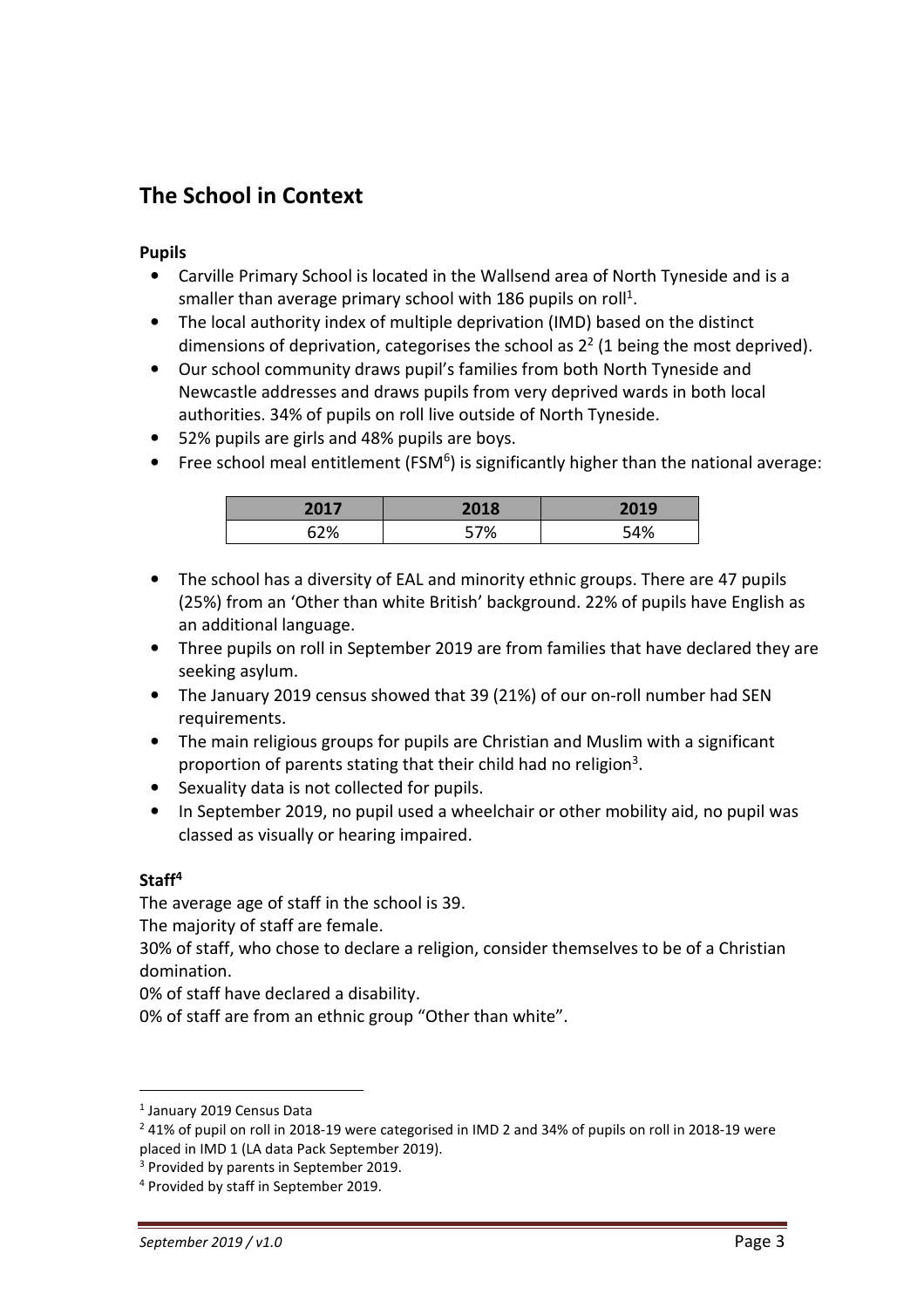#### **Other Service Providers**

The majority of the school's other service recipients are parents and carers. Data received from parents (November 2019) shows that:

81% of primary carers are female.

12% of parents / carers declared a disability.

12% of parents / carers declared that they cared for an adult or child with additional needs.

72% consider themselves to be White British. 16% consider themselves to be from any other White background. 12% consider themselves to be of Asian background.

73% of parents identified themselves as heterosexual, 8% as bisexual, 8% as gay and 0% as transgender. 12% preferred not to say.

The majority of respondents, 58% declared None in response to religious beliefs. 23% declared Christian beliefs and 19% Muslim.

#### **Accessibility**

The school is one-level only. The main entrance is accessible via steps or a ramp. Access is controlled from the school office. The school has one parking space designated for disabled users only. The site has two accessible lavatories and double fire-door access to public areas such as the hall.

#### **North Tyneside Profile**

Located on the north east coast just to the north of Newcastle upon Tyne, North Tyneside is a borough with great potential and strengths: outstanding educational achievement, magnificent natural assets, easy accessibility to the coast, city and riverside, affordable housing, improving urban areas and rural areas with a high quality of life. Such attributes make our borough a great place to live, work and visit.

The 2009 Residents' Survey shows that 94% of our residents feel happy living in North Tyneside, and 91% feel that their local area is somewhere they belong.

As of January 2014, North Tyneside's population stands at 202,744 people. North Tyneside's resident population is projected to rise to approximately 228,000 by 2030. By that time, an estimated 5% will be from BME (black and minority ethnic) communities and 25% will be aged over 65.

Key statistics about our residents include:

- 48% are male, 52% female.
- 18% are aged 0-15 years.
- 19% are aged 65 years and over.
- 4.9% are from black and minority ethnic (BME) communities the main groups being 'Other White' (1.2%), Indian (0.5%) and Chinese (0.4%).
- 21% have a disability or condition which limits their day-to-day activities.
- 11% provide unpaid care.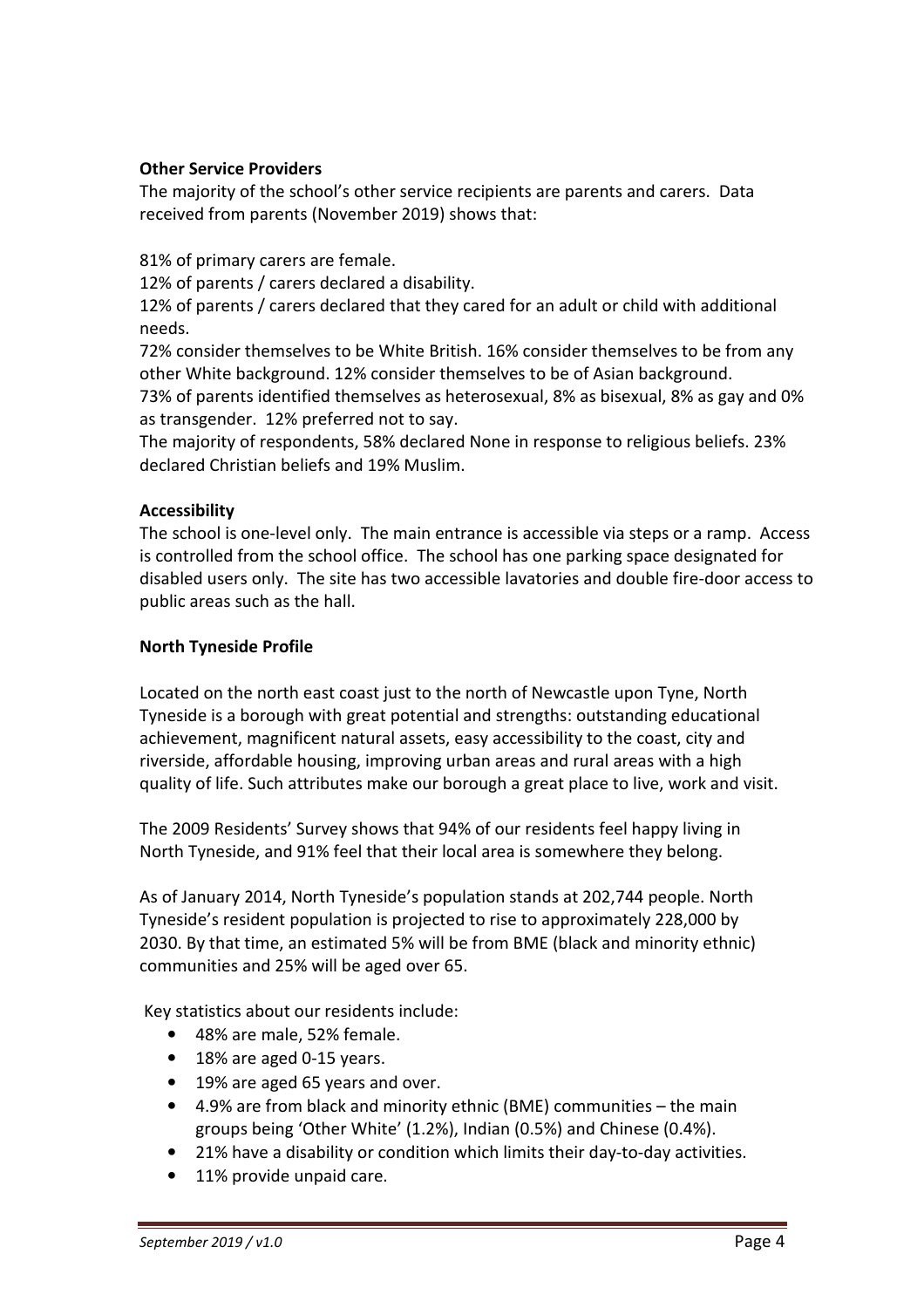- An estimated 1% are trans (Gender Identity Research and Education Society 2011).
- An estimated 1% are gay or lesbian and 0.5% are bisexual (Office of National Statistics Integrated Household Survey 2009).
- 64% are Christian, 1.7% combined are from other faiths (Muslim, Sikh, Buddhist, Jewish, Hindu or 'other') and 28% have no religion. (Not everyone answered this question in the Census).
- 47% are married, 0.2% are in a civil partnership, 32% are single, 10% are divorced, 3% separated and 8% widowed.

According to the 2011 census, North Tyneside's main BME communities are Indian, Chinese, Bangladeshi, Pakistani and African. However we also have residents who have come to the borough as asylum seekers and economic migrants (including between 500 – 600 new national insurance registrations of foreign nationals per annum). These include those from Eastern Europe, Iran, Afghanistan, and a number of African countries.

After Christianity, the next most popular religions are Muslim, Sikh, Buddhist and Hindu.

These are extremely low, however – accounting for just 1.5% combined – and are among the lowest levels in Tyne & Wear. With some exceptions, the minority religious groups practise their religions in Newcastle, which has sizeable communities of the Jewish, Muslim and Hindu faiths.

The North East as a whole is renowned for its community spirit and friendliness. Results from our 2015 Residents' Survey show that 62% think their area is a place where people from different backgrounds get on well together; and 70% feel a strong sense of belonging to their neighbourhood. We feel this is a strong foundation but are keen to improve on both of these figures.

## **Roles and Responsibilities**

**Governors** are responsible for:

- ensuring that the school complies with all equality legislation.
- approving and adopting the schools single equality scheme
- receiving progress reports and making recommendations for future actions to ensure the identified priorities are achieved
- a named governor will have responsibility for monitoring equality outcomes

**The Leadership Team** of the school will be responsible for:

- promoting the single equality scheme both inside and outside the school
- ensuring that all staff fulfill their role with regard to delivering equality
- providing reports to the governing body and staff on how the scheme is working
- taking appropriate action where discrimination occurs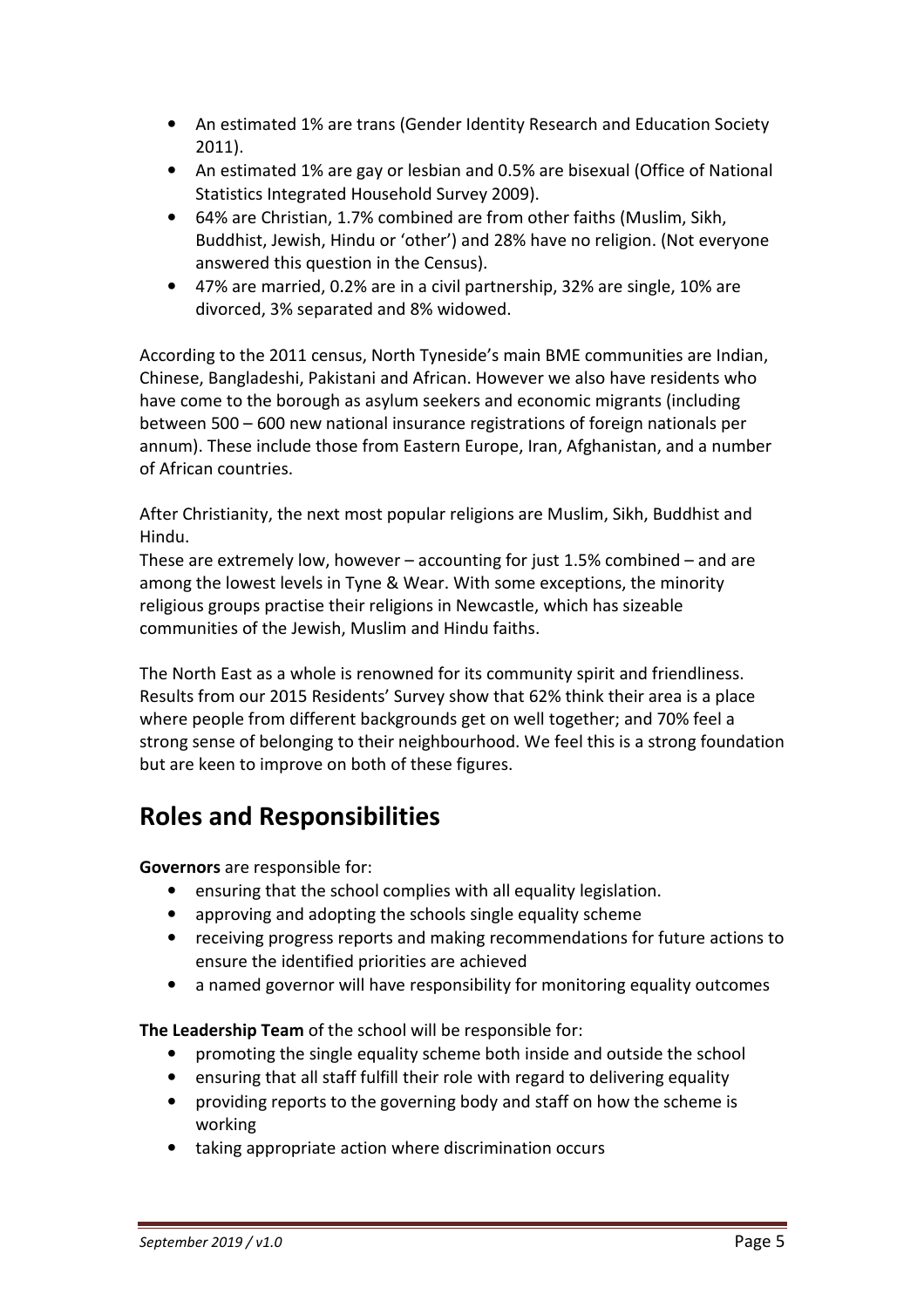#### **Parents/Carers will:**

- have access to the scheme and be encouraged to support the scheme
- have the opportunity to attend any relevant meetings/awareness raising sessions related to the scheme
- have the right to be informed of any incident related to this scheme which could directly affect their child

#### **Staff and pupils are responsible for:**

- engaging with the school in eliminating any discrimination
- promoting a positive working environment
- showing a commitment to undertaking training and development within this area

**Visitors** to our school will be expected to respect and follow our equality policy.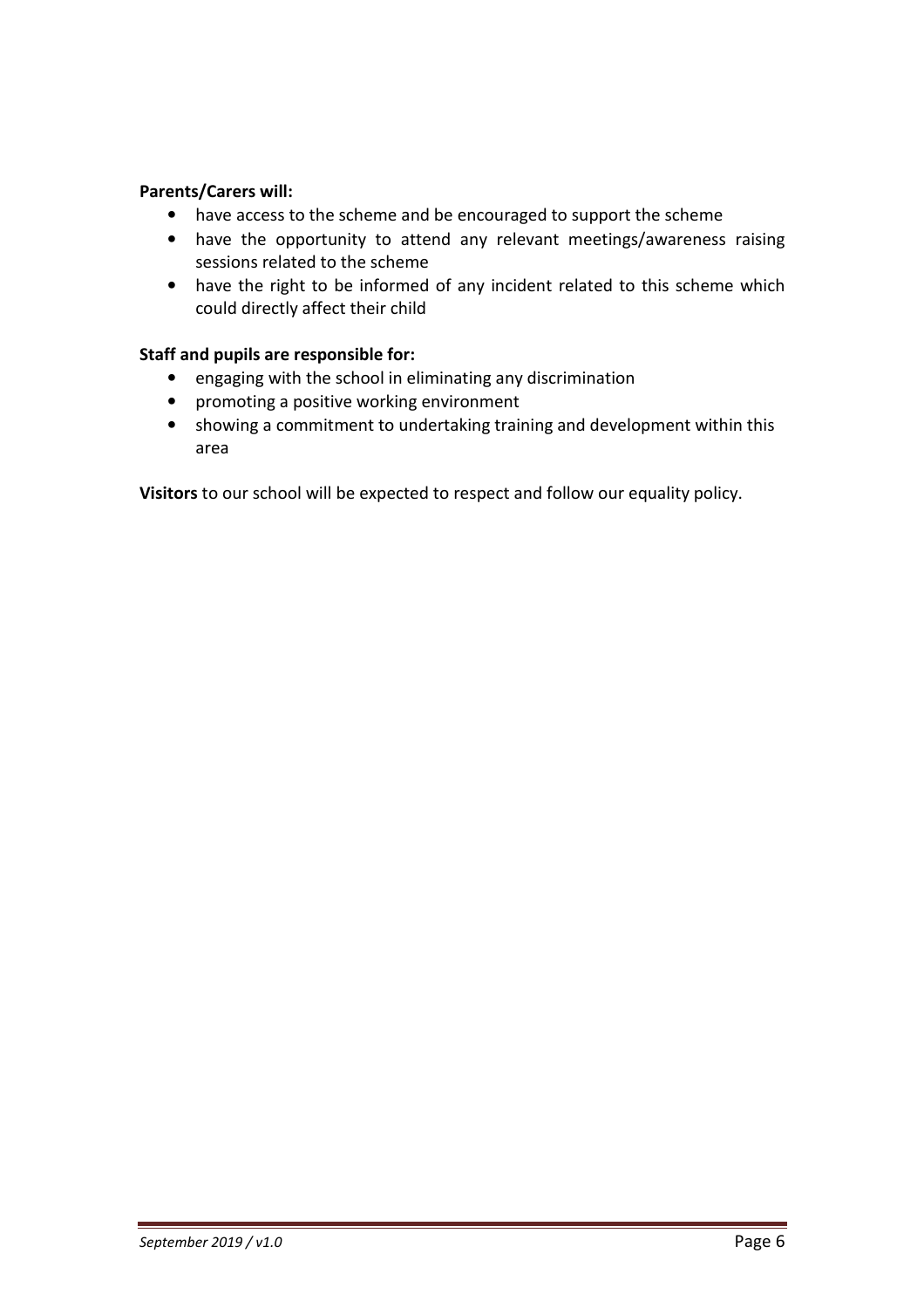## **Monitoring and Reviewing**

This single equality scheme will run for three years but will be reviewed and reported upon annually to the governing body.

The School Development Plan will ensure this scheme forms an essential part of the school's action on equality. It includes targets determined by the governing body for promoting a cohesive community, inclusion and equality in the school, also with reference to the workforce. It also ensures other school policies address equality issues.

This Scheme and the schools equality and diversity policy will be regularly monitored and reviewed by staff and governors to ensure that it is effective in tackling discrimination, promoting access and participation, equality and good relations between different groups, and that it does not disadvantage particular sections of the community.

Any pattern of inequality found as a result of impact assessments is used to inform future planning and decision-making.

The Headteacher/leadership team will provide monitoring reports for review by the Governing Body. These will include: school population, recruitment, retention, progression, key initiatives, progress against targets and future plans.

Find our Equality and Diversity guidance document at Appendix (a).

## **Impact Assessments**

The school will undertake to impact assess all of its policies, procedures and practices and will where necessary support staff in engaging with any new practices. Find our template Impact Assessment form at Appendix (b).

## **Equality Action Plan**

The Action Plan, which is attached to this document, identifies our specific actions to enable the school to move forward in promoting the diversity agenda and achieve the equality objectives outlined in this scheme. See our Plan at Appendix (c).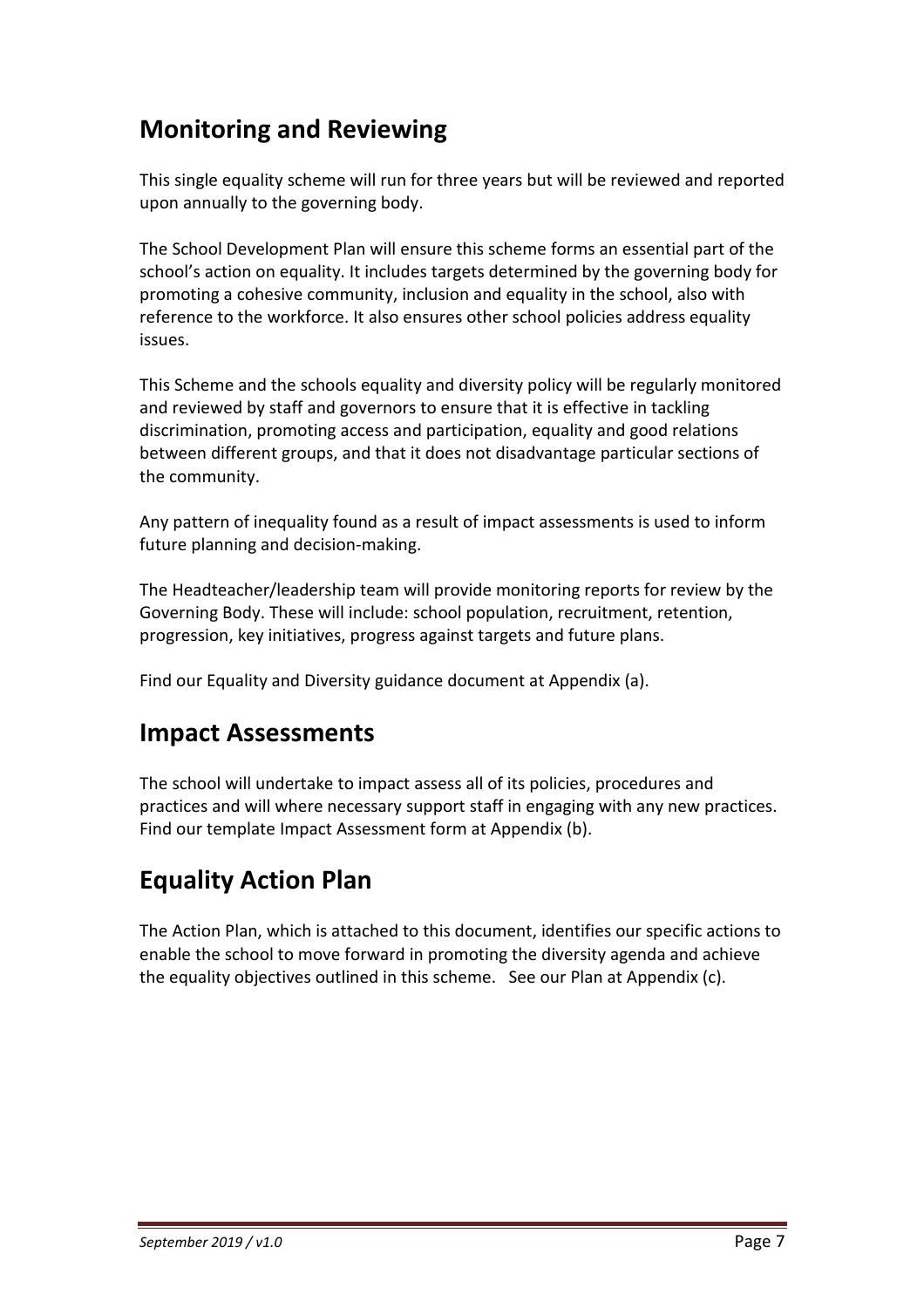**Appendix (a)** 



# **EQUALITY & DIVERSITY WHOLE SCHOOL GUIDANCE NOTE**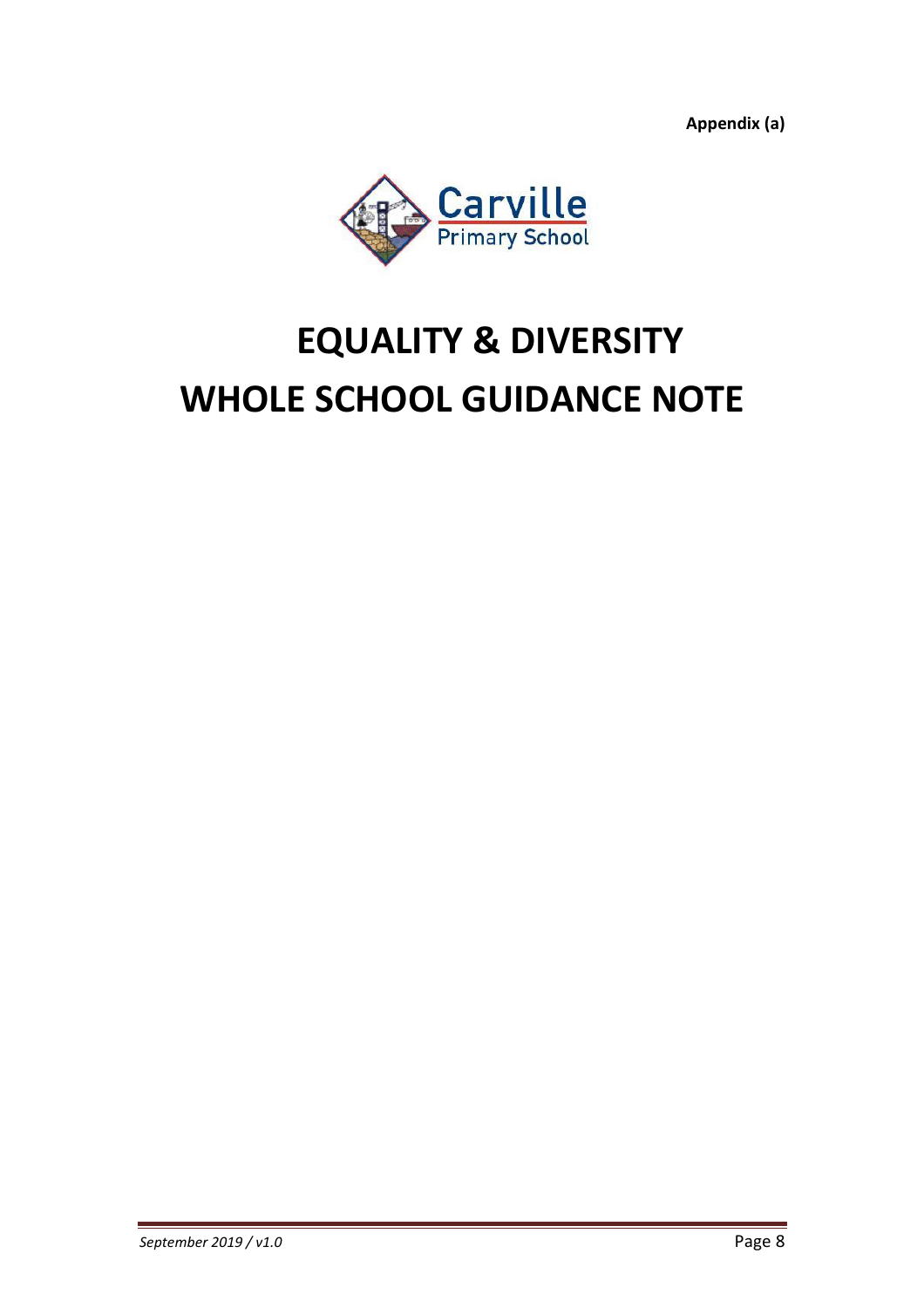#### **Contents**

| $\mathbf{1}$ .                                                          |  |
|-------------------------------------------------------------------------|--|
| 2.                                                                      |  |
| 3.                                                                      |  |
| 3.1                                                                     |  |
| 3.2                                                                     |  |
| 4.                                                                      |  |
| 5.                                                                      |  |
| 5.1                                                                     |  |
| 5.2                                                                     |  |
| 5.3                                                                     |  |
| 6.                                                                      |  |
| 6.1                                                                     |  |
| 6.2                                                                     |  |
| 6.3                                                                     |  |
| 6.4                                                                     |  |
| 7.                                                                      |  |
| 8.                                                                      |  |
| 9.                                                                      |  |
| 10.                                                                     |  |
| 11.                                                                     |  |
| 12.                                                                     |  |
| 12.1                                                                    |  |
| 12.1.1                                                                  |  |
| 12.2 <sub>2</sub>                                                       |  |
| 12.2.1                                                                  |  |
| 12.2.2                                                                  |  |
| Publishing details of progress with Equality Scheme Action 22<br>12.2.3 |  |
|                                                                         |  |
|                                                                         |  |
| 13.                                                                     |  |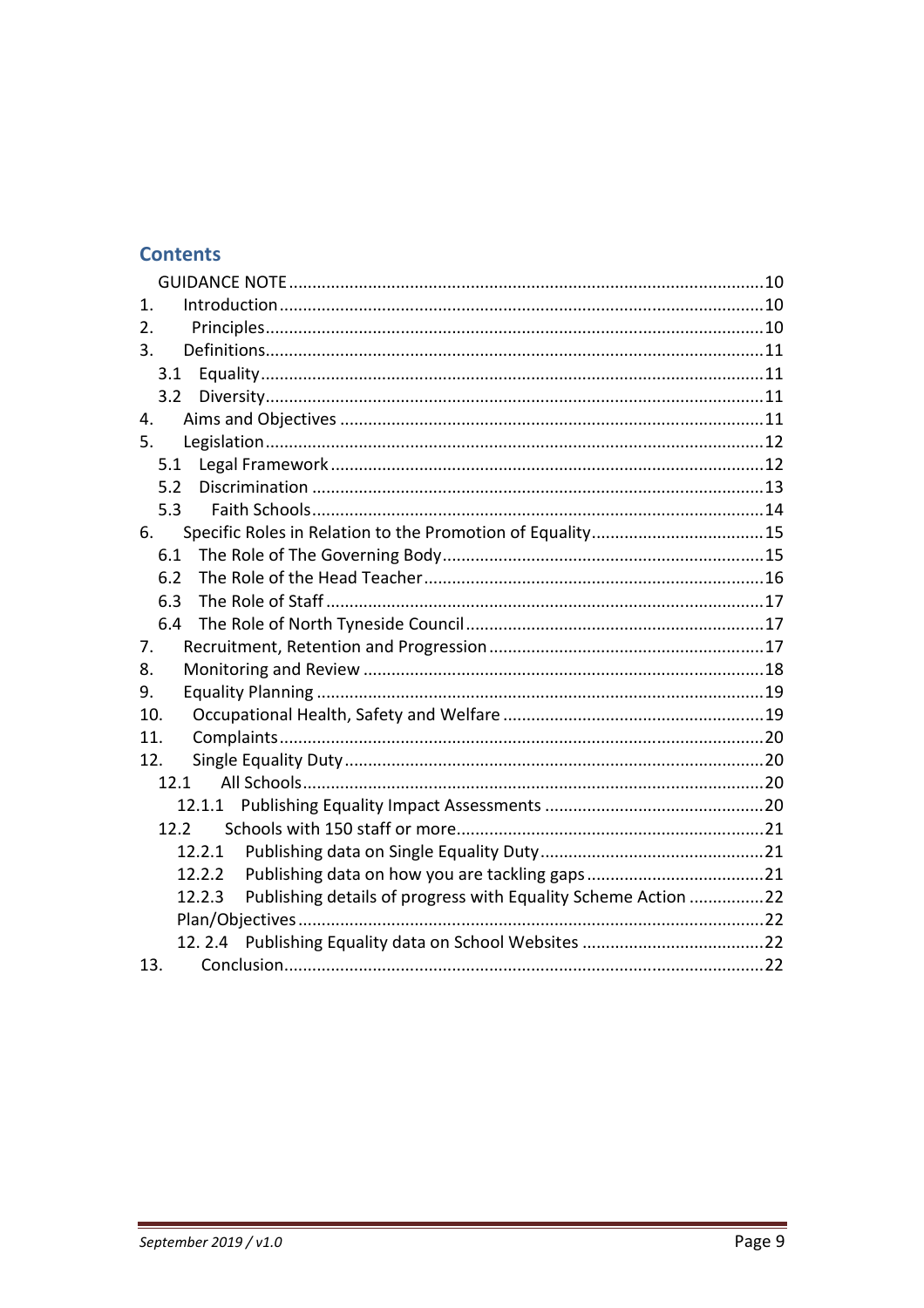#### **GUIDANCE NOTE**

#### **1. Introduction**

- $101$  This document provides guidance for the whole school, and although it is written by the HR Advisory service, it relates to employees and workers, children and young people, governors and members of the wider community.
- 102 This document has been produced to give advice to the school regarding how to promote fairness and equality of opportunity as well as celebrate diversity for all people, particularly in respect of;
	- *Employment opportunities within the school*
	- *Those who work or seek to work in a voluntary capacity within the school*
	- *The way in which the school develops policies that impact upon individuals and the community*
	- *Educational inclusion issues*

*This document will also contribute to the school's duty to promote Community cohesion.* 

#### **2. Principles**

<sup>201</sup>*All organisations should be free of discrimination, harassment or victimisation on the grounds of the following list of protected characteristics as identified by the Equality Act 2010.* 

- *Race*
- *Gender*
- *Gender reassignment*
- *Disability*
- *Sexual orientation*
- *Religion or belief*
- *Age*
- *Pregnancy and maternity*
- *Marriage and civil partnership.*
- 202 All schools should have a framework for developing equality within education, service delivery and employment. In order to do this it is expected that each school will be committed to achieving equality as well as celebrating diversity.
- $_{203}$  A broad, balanced and appropriate curriculum provides equal opportunity for all pupils to maximise their potential regardless of age, gender, race, colour, religion, belief, sexual orientation or disability. All schools should endeavour to promote positive relationships with parents, governors and members of the wider community.
- $_{204}$  All individuals should be treated with dignity and respect, and issues dealt with as fairly and openly as possible.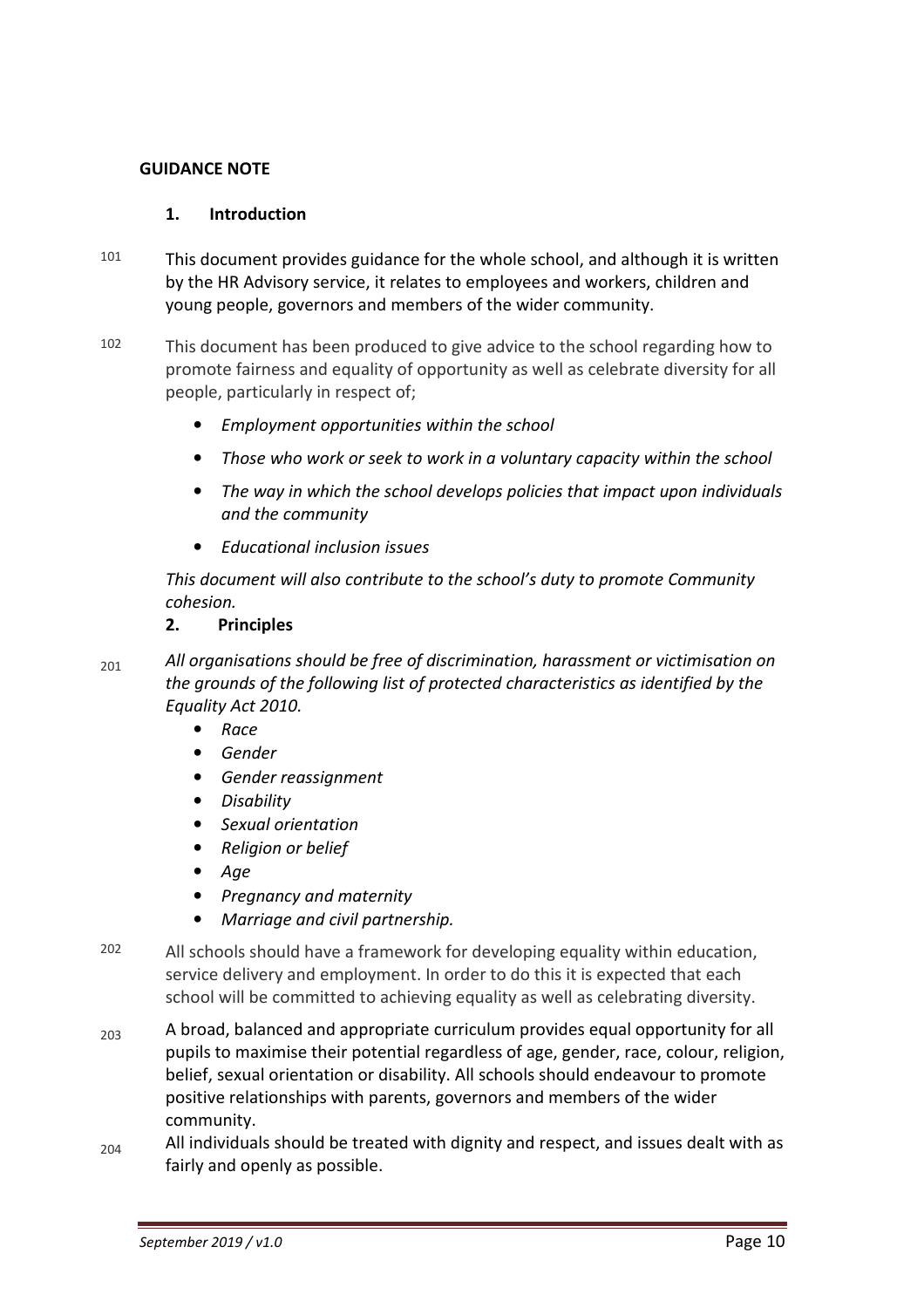$205$  A workforce that reflects the diverse range of the wider community is better suited to meet the needs of that community.

#### **3. Definitions**

#### 3.1 Equality

- $301$  It is understood that Equality has taken place when there is a fair society in which everyone can participate and is given the opportunity to achieve. Equality is also about eliminating discrimination and promoting fair and equal treatment for all. This means that employment opportunities and educational inclusion should be free from irrelevant barriers and accessible to all. Equality is about;
	- Widening life chances, not restricting them
	- Fostering talents, not suppressing them
	- Ensuring no child is disadvantaged or discriminated against
	- Creating a better and more efficient working environment

#### 3.2 Diversity

 $302$  Diversity is about recognising and valuing differences between individuals, groups and communities to create a positive and inclusive culture for the benefit of the school. Diversity is also about promoting good relations between staff and the community to attract and retain talented individuals to reflect the social and ethnic mix of the local community. This will allow the school to deliver education and services that meet the needs of the local people.

#### **4. Aims and Objectives**

- $_{401}$  The school should seek to ensure compliance with relevant legislation. It is believed that when individuals are treated fairly; motivation increases, teaching and learning performance improves and a healthy and positive working environment can be maintained.
- $402$  The school should aim to ensure that no one receives less favourable treatment for reasons relating to the list of protected characteristics as identified by the Equality Act 2010. (See section 2)
- $_{403}$  Staff within the school should have a duty to;-
	- Comply with and promote the school ethos in relation to Equality & Diversity.
	- Be aware of their behaviour and its impact on others
	- Report suspected discriminatory actions
	- Report suspicions of harassment taking place
	- Maximise the development of each child and young person and ensure access to all aspects of the curriculum
	- To adhere to all school policies and procedures in relation to equality and diversity.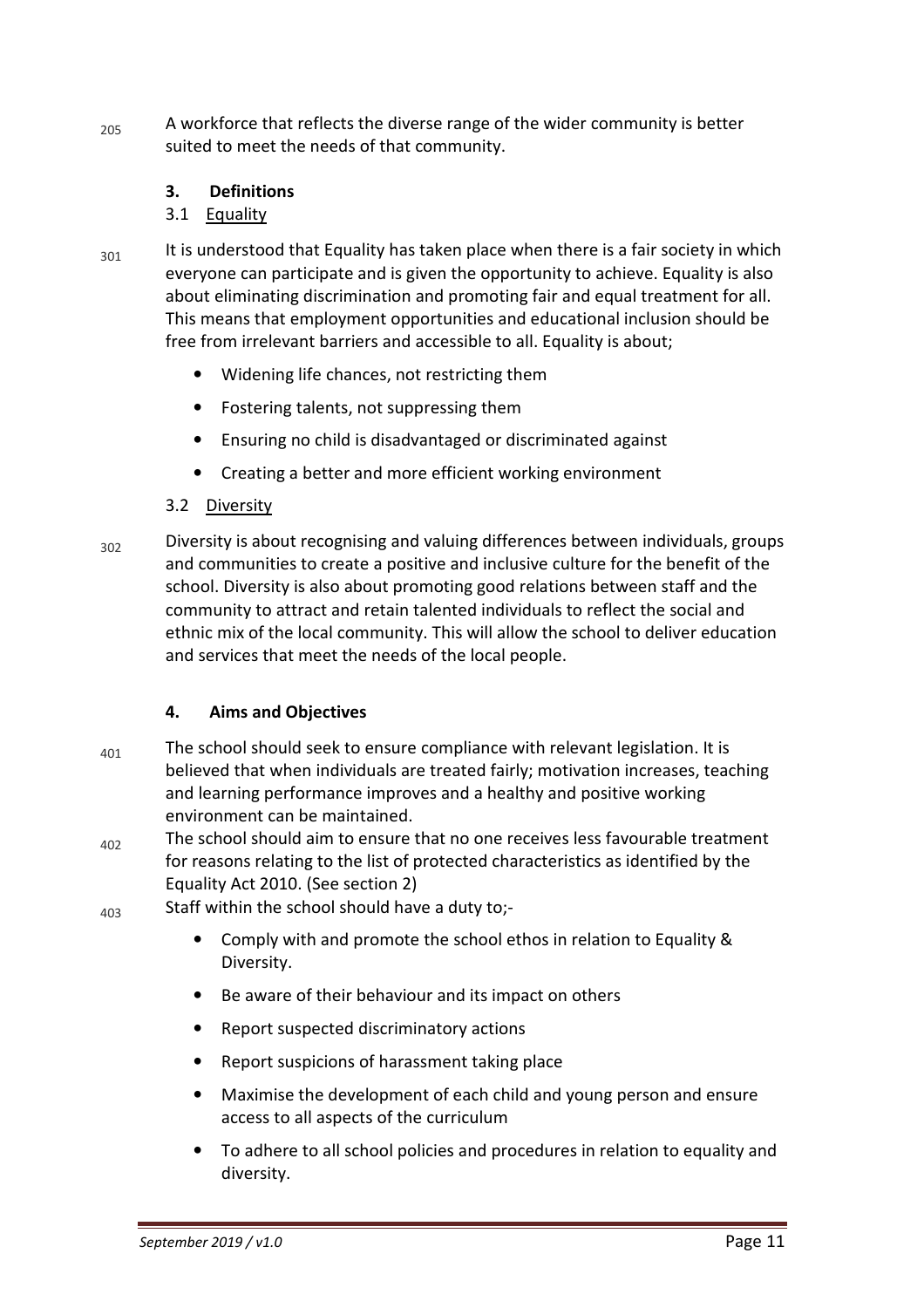- To enable staff to have equal access to personal and professional development courses.
- Ensure that individuals who have made, or been involved in, a complaint of harassment or discrimination, are not victimised against.
- Seek guidance on matters of equality and best practice when they are unsure of the appropriate course of action.

The school should ensure this is done by: -

- Not discriminating against any individual member of staff or pupil on the grounds of their gender, gender reassignment, disability, race, sexual orientation, religion &belief, age, pregnancy & maternity, or marriage & civil partnership.
- Ensuring that all pupils have equal access to the full range of educational opportunities provided by the school and that the taught curriculum reinforces the principle of equality
- Removing any forms of indirect discrimination which may form barriers to learning
- Ensuring that all recruitment, selection, promotion, training and development systems are fair and accessible to all
- Challenging stereotyping and prejudice whenever it occurs.
- Celebrating the cultural diversity of our community and showing respect for all minority groups
- Respecting individual differences
- Recognising and valuing the contribution of all staff and pupils
- Providing positive educational experiences and support for all pupils in an attempt to promote positive social attitudes
- Acknowledging that every member of our school community is entitled to a learning environment that promotes dignity and respect for all.
- Not accept any forms of intimidation, bullying, harassment or victimisation.
- Providing positive action measures where appropriate and permissible by legislation
- Providing appropriate in-service training for all staff to ensure they are aware of their role and responsibility in relation to the equalities agenda.

#### **5. Legislation**

#### 5.1 Legal Framework

501 The school should take into account and incorporate the following legal framework in relation to Equality & Diversity;

• The Equality Act 2010

404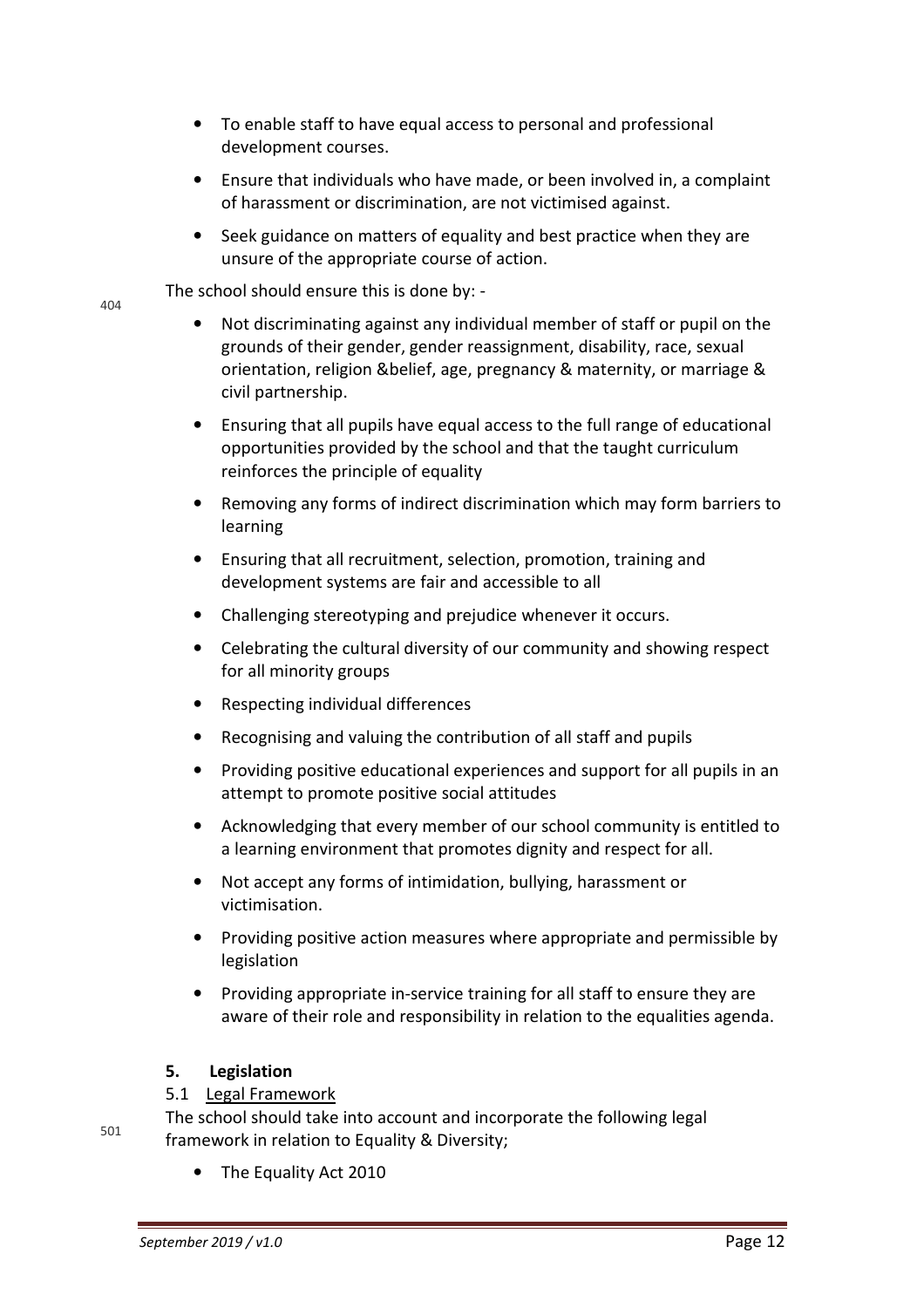- The Human Rights Act 1998
- The Rehabilitation of Offenders Act 1974
- Civil Partnerships Act 2004
- Racial & Religious Hatred Act 2006
- The Part Time Workers Regulations 2000
- Gender Recognition Act 2004

The Equality Act 2010 replaced the following pieces of legislation;

- The Race Relations Act 1976 (as amended in 2000)
- The Equal Pay Act 1970
- The Disability Discrimination Act 1995 (as amended in 2005)
- The Sex Discrimination Act 1975
- The Employment Equality (Age) Regulations 2006
- The Employment Equality (Religion or Belief) Regulations 2003
- The Employment Equality (Sex Discrimination) Regulations 2005
- The Equality Act 2006, Part 2
- The Equality Act (Sexual Orientation) Regulations 2007

#### 5.2 Discrimination

 $502$  The school should recognise that discrimination occurs when someone is treated unfairly or less favourably than another person. There are several ways in which discrimination can occur;

- 1. Direct Discrimination When someone is treated less favourably than someone else because of a protected characteristic, e.g. their race, gender, gender reassignment, disability, religion & belief, sexual orientation, age, marriage & civil partnership, pregnancy or maternity.
- 2. Indirect Discrimination When a provision, criterion or practice (PCP), which when applied to all, puts those having a particular protected characteristic at a particular disadvantage, and that PCP is not a proportionate means of achieving a legitimate aim. For example it can occur when you have a rule or policy that applies to everyone but disadvantages a particular protected characteristic. In employment law this applies to Age, Race, Religion & Belief, Gender, Gender reassignment, Sexual Orientation and Marriage & Civil partnership.
- 3. Associative Discrimination Associative discrimination is a form of direct discrimination which occurs against someone because they are associated with another person who possesses a protected characteristic. This applies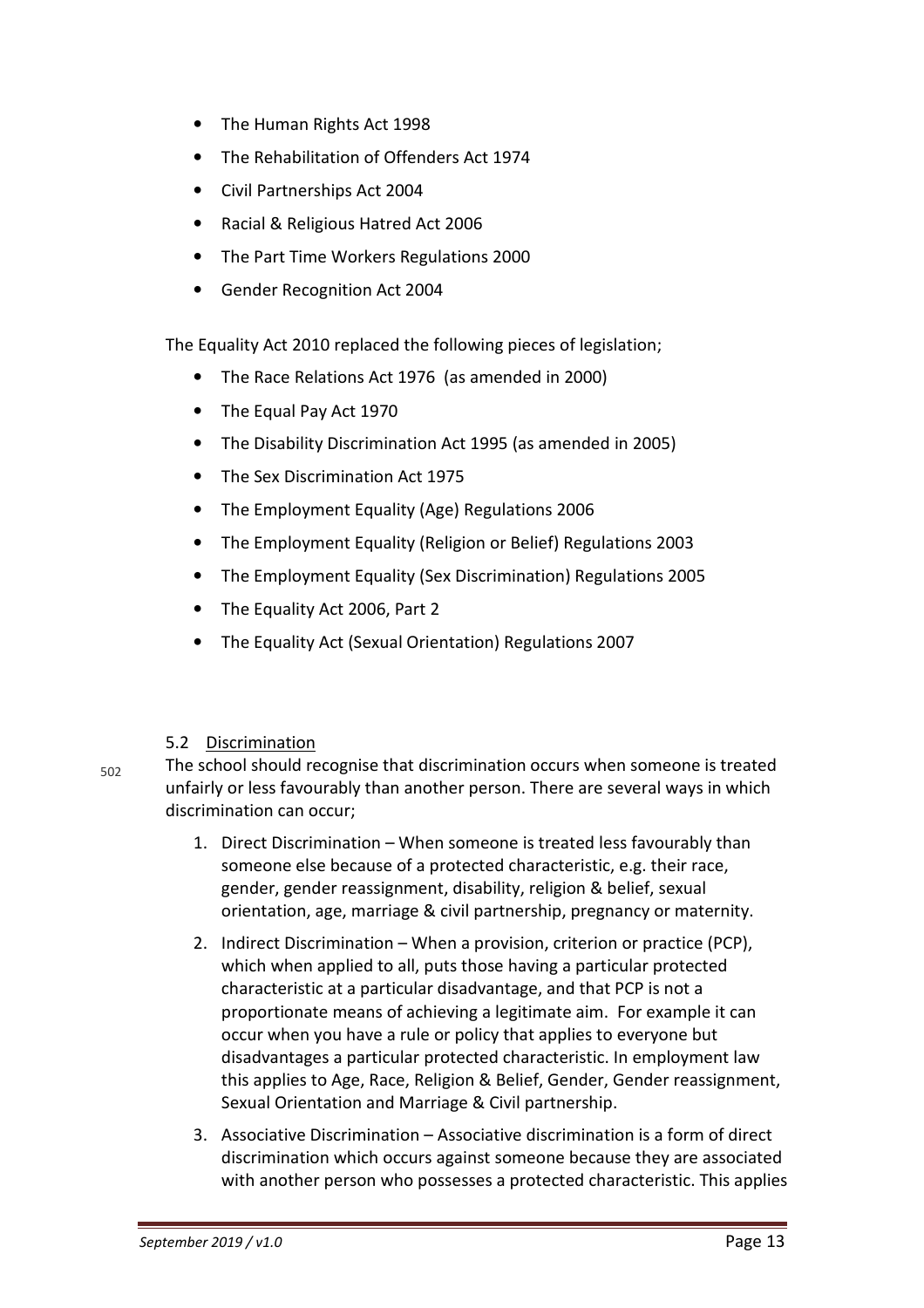to Race, Religion or belief, Sexual Orientation, Age, Disability, Gender and Gender Reassignment.

- 4. Discrimination by Perception Discrimination by perception is a form of direct discrimination which occurs against someone because the others think they possess a protected characteristic. This applies to Age, Race, Religion or belief, sexual orientation, Disability, Gender Reassignment and Gender.
- 5. Victimisation This has a very specific meaning in discrimination law. It does not just mean singling some-one out. Victimisation makes it unlawful for one person to treat another less favourably than they would treat other people because that person has raised a complaint under discrimination legislation, or given evidence, or been involved in proceedings resulting from a complaint under discrimination legislation. For example it can occur when someone is treated badly because they have made or supported a complaint or grievance. This applies to Age, Disability, Gender, Gender reassignment, Race, Religion & Belief, Sexual Orientation, Marriage & civil partnership and Pregnancy & Maternity.
- 6. Harassment Conduct which violates a person's dignity and creates an intimidating, hostile, degrading, humiliating or offensive environment and may be intentional or unintentional. Harassment may occur as a result of persistent treatment or an isolated incident. Harassment can be related to a person's Age, Disability, Gender, Gender Reassignment, Race, Religion & Belief and Sexual Orientation. The Equality Act 2010 also brought in changes to harassment legislation meaning that employees can now complain of behaviour they find offensive even if it is not directed at them. For example a member of staff who does not have a protected characteristic is now able to claim harassment on the grounds that the actual harassment of another member of staff has lead to an offensive environment to work in.
- 7. Harassment by a third party This is where an employer can be potentially liable for harassment of their staff by people they don't employ. This applies to Gender, Age, Disability, Gender Reassignment, Race, Religion & belief and Sexual Orientation.

The School should also recognise that ,in respect of its staff, unlawful discrimination can occur before or during the employment relationship, or even after it has ended. The school should not tolerate any form of discrimination or harassment from employees, students or the public and should work to improve attitudes and actions.

#### 5.3 Faith Schools

Schools which have a religious character or ethos / Faith schools may have admissions criteria which give preference to members of their own religion. The Equality Act 2010 allows for this and does not deem this to be discrimination.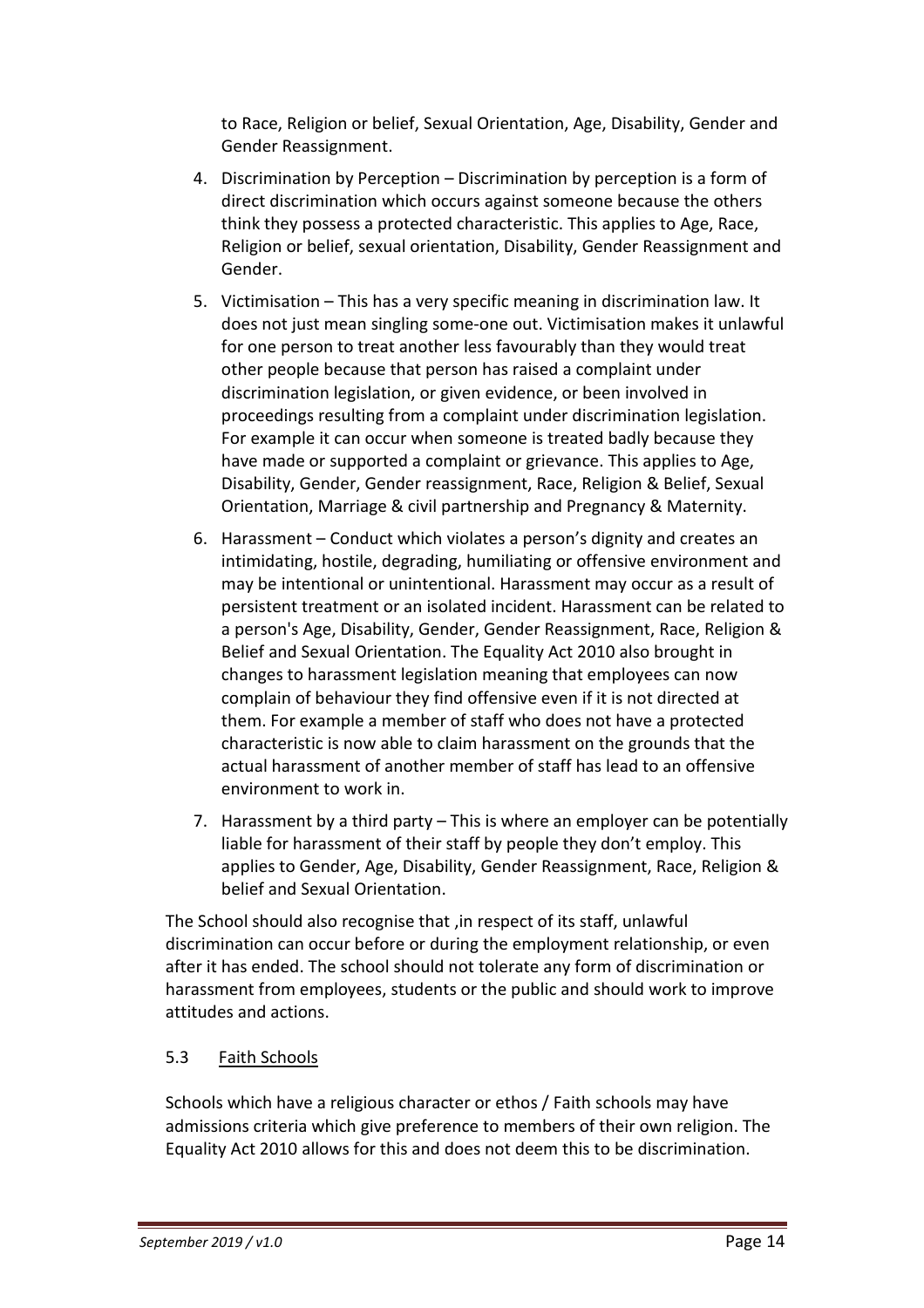The Equality Act 2010 however does not allow faith schools to discriminate because of any other of the protected characteristics. Nor does it allow them to discriminate because of religion in other respects, such as by excluding a pupil or subjecting him to any other detriment.

Below are some examples provided by the Equality Act 2010;

- A Muslim school may give priority to Muslim pupils when choosing between applicants for admission (although the Admissions Code will not allow it to refuse to accept pupils of another or no religion unless it is oversubscribed). However, it may not discriminate between pupils because of any other of the protected characteristics, such as by refusing to admit a child of the school's own faith because she is black or a lesbian.
- A Jewish school which provides spiritual instruction or pastoral care from a rabbi is not discriminating unlawfully by not making equivalent provision for pupils from other religious faiths.
- A Roman Catholic school which organises visits for pupils to sites of particular interest to its own faith, such as a cathedral, is not discriminating unlawfully by not arranging trips to sites of significance to the faiths of other pupils.

#### **6. Specific Roles in Relation to the Promotion of Equality**

#### 6.1 The Role of The Governing Body

 $_{601}$  The Governing Body should have responsibility for:

- Adoption and compilation of the Single Equality Scheme & Action Plan, in coordination with the School Management Team.
- Ensuring that Equality Impact Assessments are reviewed.
- Setting out its commitment to equal opportunities in the Single Equality Scheme and continuing to do all it can to ensure that all members of the school community are treated fairly and with equality.
- Ensuring that no one is discriminated against when applying for jobs at its school on account of their Gender, Gender reassignment, Race, Sexual orientation, Religion & Belief, Age, Disability, Marriage & Civil Partnership and Pregnancy & maternity.
- Taking all reasonable steps to ensure that the school environment gives access to disabled people.
- Reviewing the arrangements for disabled pupils on an annual basis
- Welcoming all applications to join the school, whatever background or disability a child may have, and make every effort to make reasonable adjustments to the premises, facilities, school services and curriculum in order to enable disabled pupils and staff to have access to the school's services and curriculum
- Ensuring that no child is discriminated against whilst in its school, on account of their Gender, Gender Reassignment, Race, Sexual Orientation,

*September 2019 / v1.0* Page 15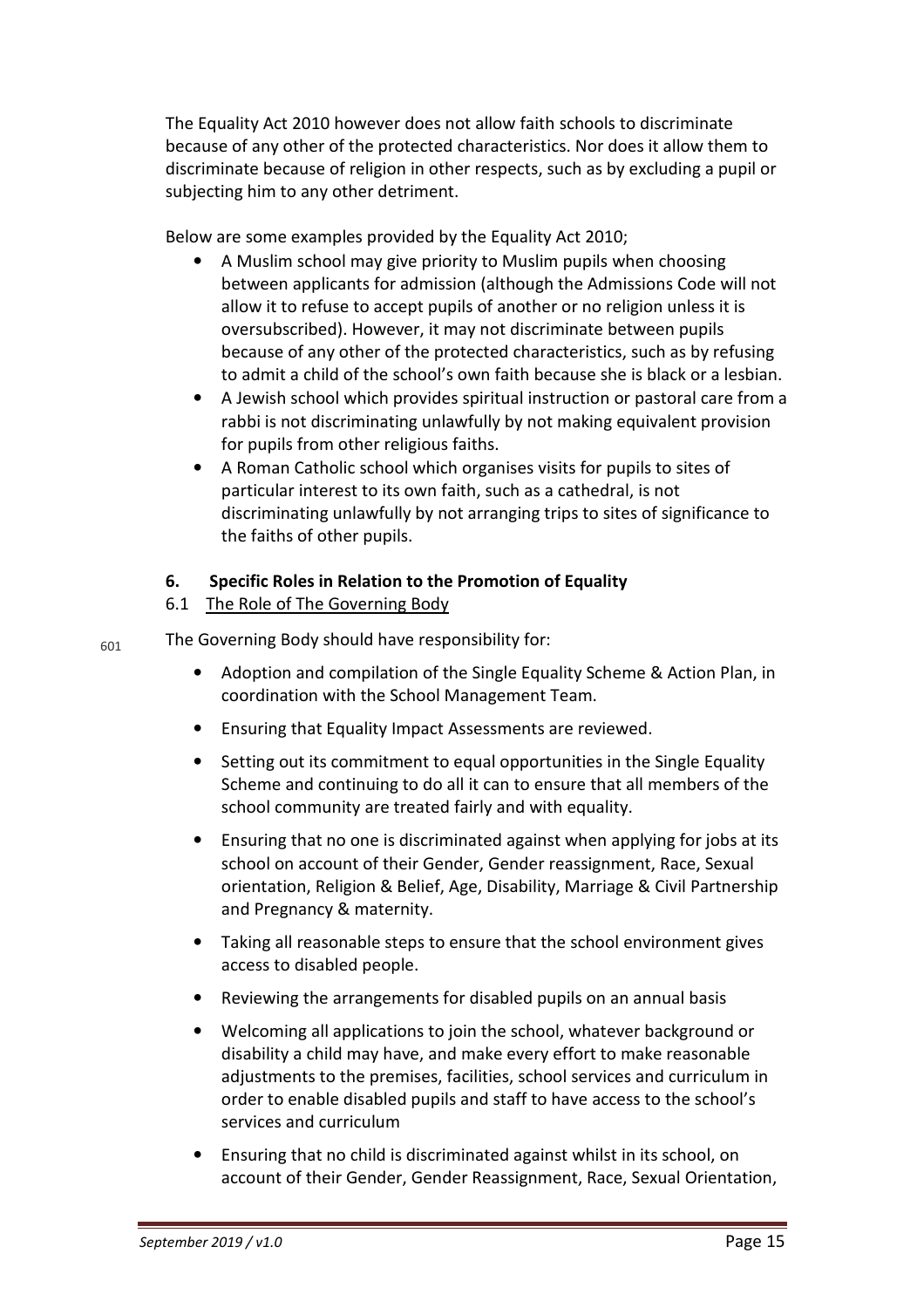Religion & Belief , Pregnancy & Maternity and Disability. For example, all children should have access to the full range of the curriculum and regulations regarding school uniform will be applied reasonably and equally to boys and girls. When the school uniform affects a child's religion, then the School will deal with each case sensitively and with respect for the child's cultural traditions.

- Ensuring that the school's policies, procedures and strategies are carried out and monitored with appropriate Equality Impact Assessments (EIA's).
- Being involved in dealing with serious breaches of the Equality & Diversity policy in sub-committees, with awareness of the need for potential appeal.

#### 6.2 The Role of the Head Teacher

 $_{602}$  The Head Teacher should have responsibility for:

- Implementing the school's Single Equality Scheme and Action Plan within school
- Undertaking Equality Impact Assessments for relevant actions, policies, procedures and changes in school.
- Providing appropriate training for staff in equal opportunities and diversity and its implications for teaching and learning.
- Ensuring that all staff are aware of their responsibilities in relation to Equality & Diversity.
- Ensuring that all staff appointment panels give due regard to this guidance in order that no-one is discriminated against when it comes to employment, pay, performance management, promotion and training matters.
- Promoting the principles of Equal Opportunity and Diversity when developing the curriculum as well as promoting respect for other people in all aspects of the school's work, for example through assemblies, displays and the PSHE and RE Curriculum.
- Ensuring that due regard is given to the principles of Equality & Diversity with respect to all school policies.
- Encouraging staff to intervene in a positive way against any occurrence of discrimination.
- Treating all reports of incidents of unfair treatment, discrimination, harassment and victimisation with due seriousness. (And seeking advice from Human Resources where relevant)
- Provide the governing body with appropriate data to enable them to monitor equality.
- Making the Governing Body aware of any serious incidents involving equality or diversity implications.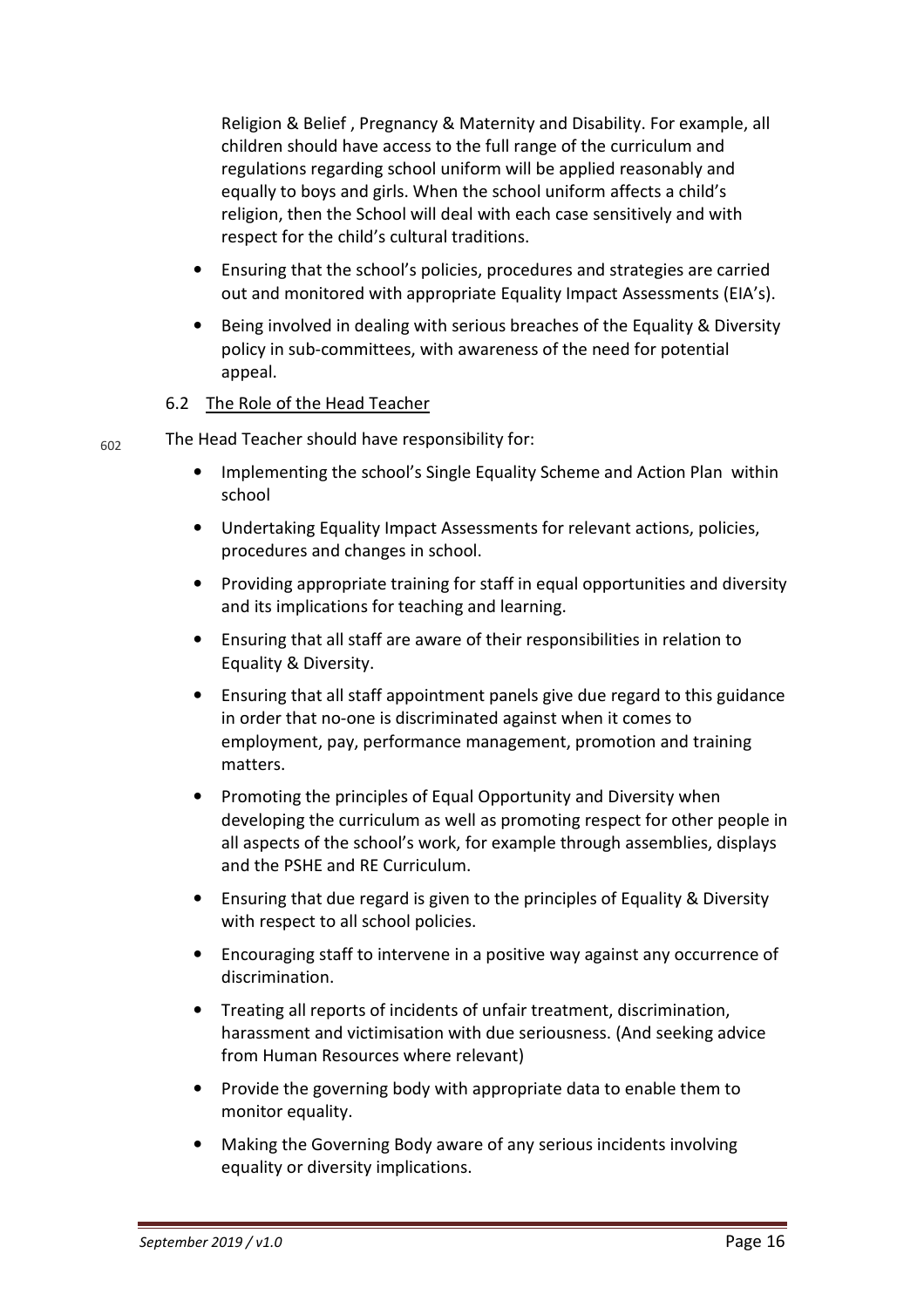#### 6.3 The Role of Staff

 $_{603}$  All individuals should have responsibility for:

- Contributing to the school with achieving the objectives and actions contained in the school Single Equality Scheme.
- Adhering to the School's Equality & Diversity guidance.
- Ensuring that all staff, adults and pupils are treated fairly, equally and with dignity and respect.
- Not discriminating against any member of staff, adult or pupil.
- Taking care when selecting classroom materials, paying due regard to the sensitivities of all members of the class and not using resources that are discriminatory in any way. Staff should strive to provide materials that give positive images of ethnic minorities and that challenge stereotypical images of all minority groups.
- Taking care when designing long term planning, paying due regard to the use of this guidance to direct the choice of topic to study, and in how to approach sensitive issues.
- Challenging any incidents of prejudice or discrimination and reporting to the Head Teacher or Governing Body as appropriate.

#### 6.4 The Role of North Tyneside Council

- $_{604}$  North Tyneside Council (in partnership with Balfour Beatty), via the HR Advisory service, (where schools buy into the HR Advisory SLA) will support the school with;
	- Providing advice, guidance and support to the School, the Head Teacher and its Governing Body in relation to equality and diversity issues.
	- Supporting the School in the implementation and review of its Single Equality Scheme
	- Supporting the School in developing and reviewing its Equality Action plan.
	- Supporting the school with the training and development of School staff in relation to Equality & Diversity.

#### **7. Recruitment, Retention and Progression**

- $_{701}$  The school should be committed to recruiting, retaining and progressing a diverse workforce by:
	- Attracting applicants from all sections of the community.
	- Advertising in a variety of publications, working with Job Centre Plus and other agencies to attract under-represented groups.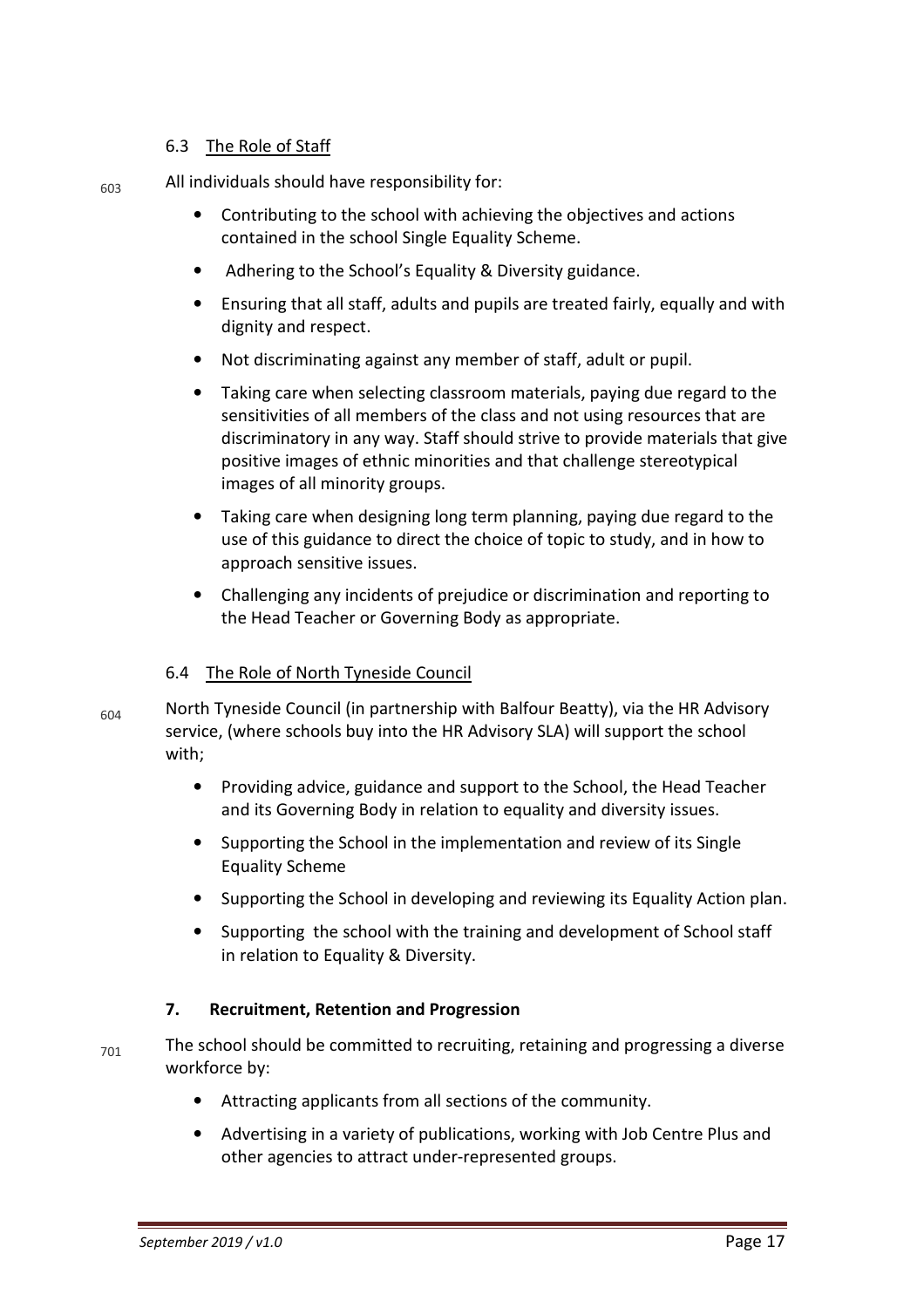- Producing job descriptions and person specifications which are clearly related to duties.
- Using and accepting different formats such as large print, tape, disk or email for the recruitment process where available and appropriate.
- Making adjustments within the recruitment/assessment process where reasonable to accommodate specific needs and/or disabilities.
- Using appropriately trained staff to conduct interviews.
- Valuing life skills as part of the recruitment process. Competence gained through these experiences will be balanced against those gained through the normal route.
- Supporting all staff to achieve their potential through the School Appraisal process.
- Considering and pursuing reasonable adjustments to enable staff who are disabled or have a medical condition to enable them to remain in employment.
- Ensuring equal pay for equal value through the use of the agreed North Tyneside job evaluation process.
- Training and informing staff of issues and expected behaviours.
- Dealing effectively with incidents of discrimination.

The School should understand that a workforce that broadly reflects the community it serves has a greater understanding and ability to respond to pupils' and parents' needs.

#### **8. Monitoring and Review**

 $_{801}$  The School should recognise that equality and diversity action and progress needs to be monitored and analysed. In order to do this the school should:

- Assess the impact of its policies, practices and procedures and where necessary set new targets. (See Equality Impact Assessment Template and guidance from the HR Advisory unit)
- Review the schools Equality and Diversity Guidance, Single Equality Scheme and Action Plan in line with current legislation and any other improvements identified.
- Monitor the recruitment and selection process, to ensure that no individual applying for a post at the school is discriminated against.
- Monitor the school behaviour and exclusions policies, to ensure that pupils from minority groups are not disadvantaged as a result of the application of these procedures.
- Monitor the use of services to ensure that each and every section of the wider community has equal and fair access to services provided.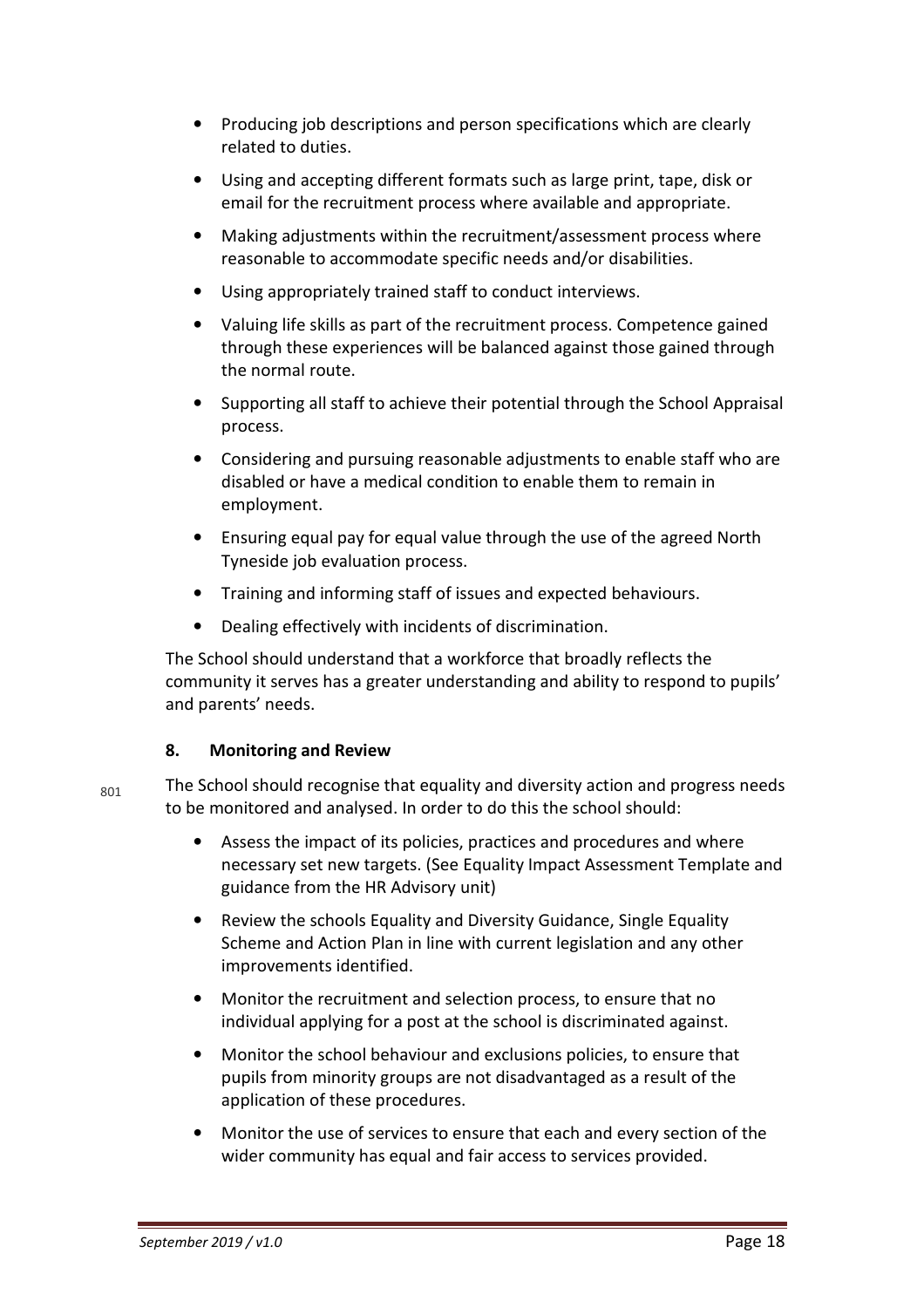- Monitor the non-use of school services and take action if barriers to access school services exist. It is suggested that the school could do this through the use of pupil data, parent, staff and governor questionnaires and other similar systems.
- Undertake workforce profiling, including the monitoring of school workforce and pupil demographics. Where this indicates under representation of particular equality groups, advice should be sought from the School Link HR Advisor and action taken where possible to improve the imbalance using the provision for positive action that exists within equality legislation.
- Recognise that the needs of all children and young people, their parents and staff working within the school are the key to successful policy, procedure and practice. At all times the school should seek to ensure true representation of the community by ensuring information is available in alternative formats and languages and that meetings are held in accessible buildings and at suitable times.

#### **9. Equality Planning**

 $_{901}$  The school needs to develop a Single Equality Scheme and Equality Action Plan<sup>5</sup> to meet its objectives of fair treatment and equal representation within the workplace and in terms of education and service delivery. The school should integrate the actions arising from the Equality Action Plan into the school planning process so that all equality work is mainstreamed and recognised throughout the school as an essential element of delivering quality education, services and fair treatment. Development work will be undertaken to include equality actions into the school performance management system, allowing members of staff the opportunity to directly impact upon improvement in Equality and Diversity.

#### **10. Occupational Health, Safety and Welfare**

- $_{1001}$  The School has a responsibility to provide a safe working environment for all employees. It is recommended that schools publish and promote policies that support staff wellbeing. Example of policies which are designed to support staff include:
	- Bullying and Harassment guidance
	- Appraisal Policy & Procedure
	- Capability Procedure
	- Redundancy Policy & Procedure
	- Leave of Absence Policy
	- Attendance Management Policy

<sup>5</sup> See Single Equality Scheme guidance and Equality Action plan template.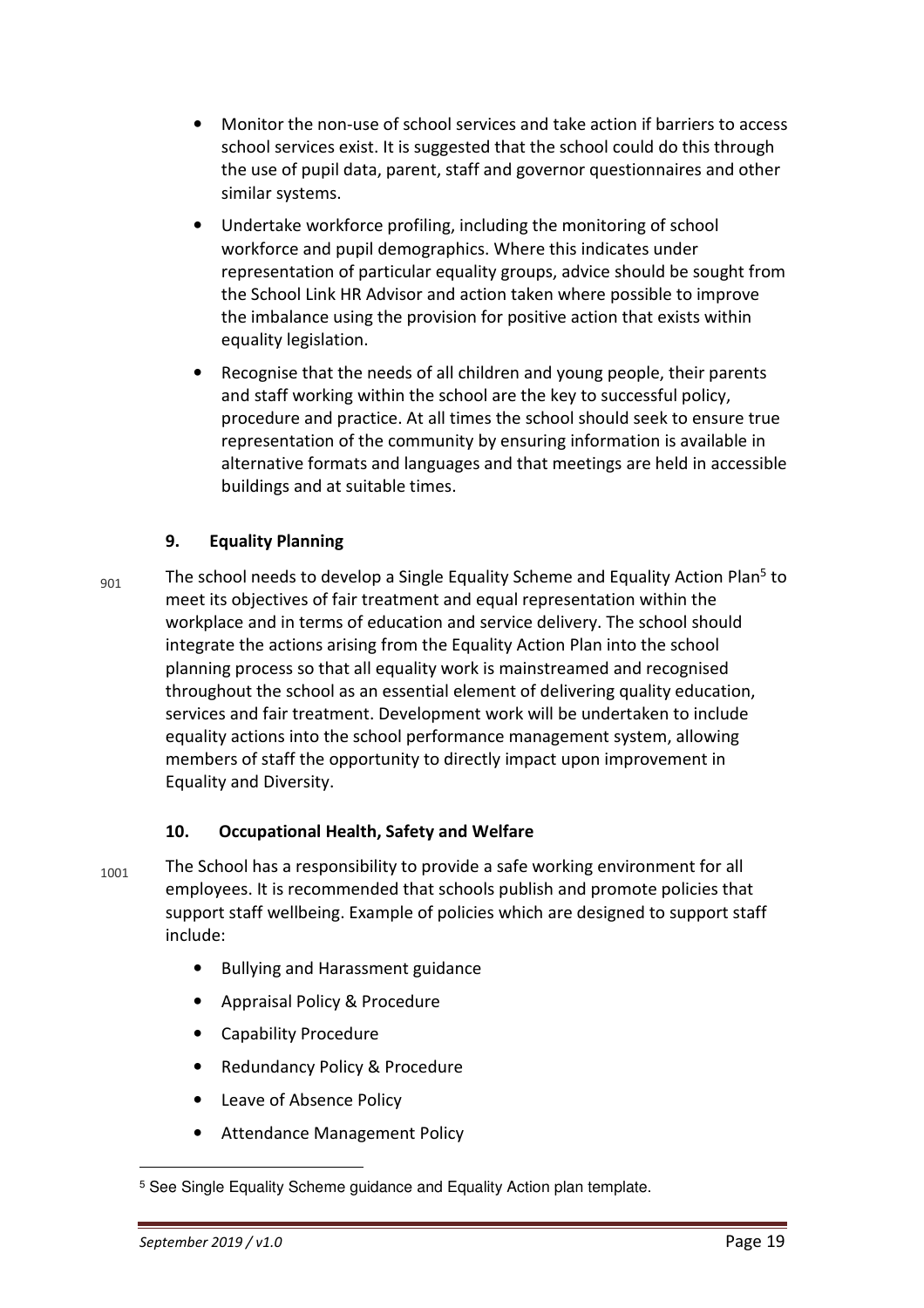- Rarely Cover Policy
- Health and Safety Policy
- Grievance Procedure
- Group Dispute Policy & Procedure
- Dismissal Procedure
- Whistleblowing Policy

#### **11. Complaints**

 $_{1101}$  The School should encourage all stakeholders to make suggestions to improve its education provision and services. Where dissatisfaction exists service users should be encouraged to raise their complaint though the School's Complaints Procedure. This will allow any trends and equality/diversity issues to be identified. Staff also should be made aware of the School Grievance procedure in the event that they wish to raise any concerns.

#### **12. Single Equality Duty**

 $_{1201}$  There are statutory duties placed on schools in terms of equality legislation, the latest revision being the Equality Act 2010 which harmonises discrimination law and strengthens the law to support progress on equality.

It is anticipated that the public sector Equality Duty will ask schools to have due regard to

- Eliminate unlawful discrimination, harassment and victimization;
- Advance equality of opportunity between different groups; and
- Foster good relations between different groups.

In order to meet the duty, it is recommended that each school has a Single Equality Scheme and Action Plan. It is also recommended that schools report on an annual basis on the outcome of your equality monitoring, equality impact assessments (EIA's) and progress which the school has made in relation to their Equality Action Plan.

#### 12.1 All Schools

 $_{1202}$  Schools will need to collect the relevant information in order to meet the legal requirement to conduct equality analysis on employment policies and practices. Listed bodies, including Schools, are required to publish the details of any analysis which takes place and any information used in that analysis.

## **12.1.1 Publishing Equality Impact Assessments**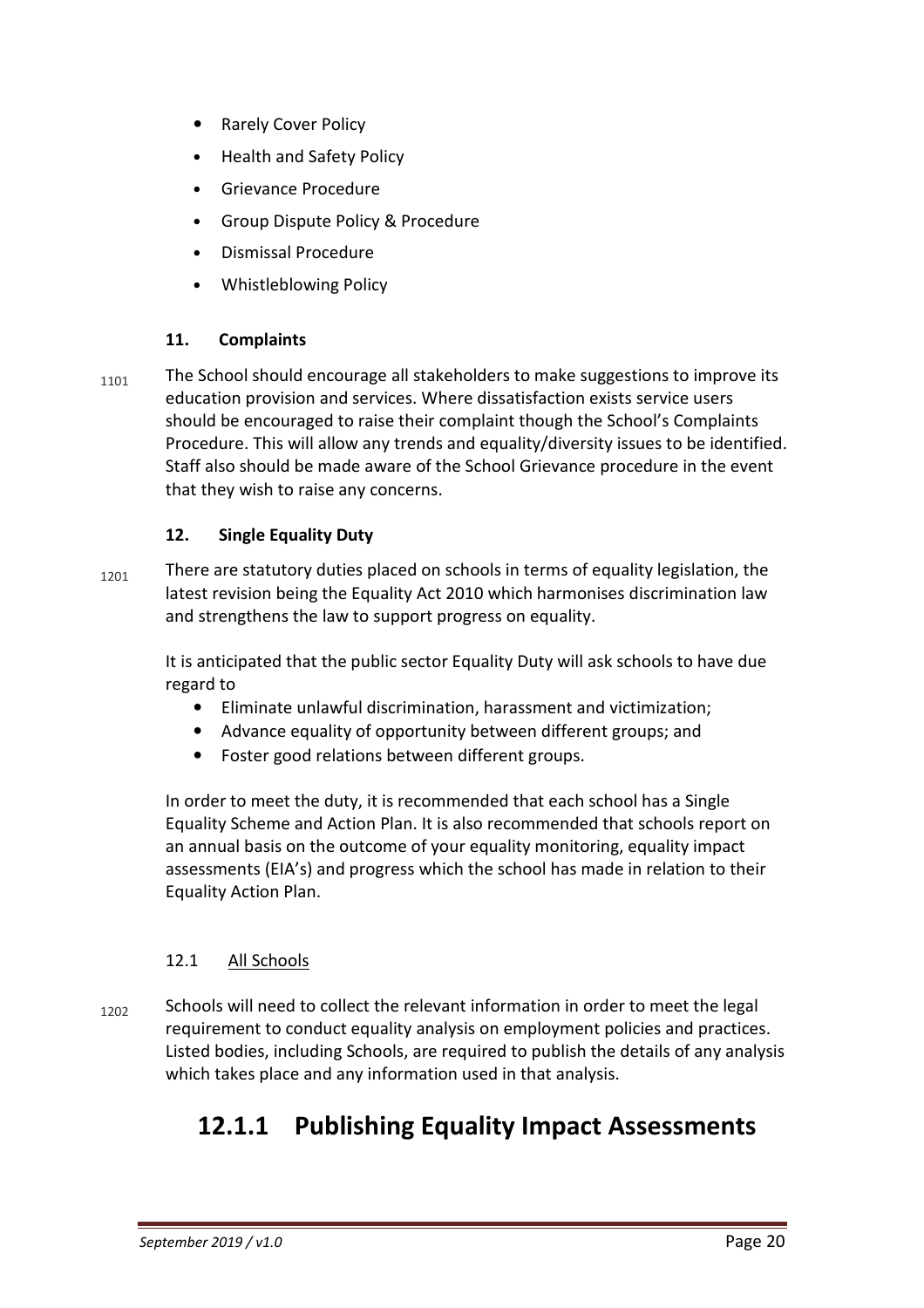There is the requirement to publish the details of the Equality Impact Assessments (EIA's) you have undertaken regarding policies and practices in your school. This is in order to demonstrate the following;

- Any analysis the school has undertaken to establish whether policies and practices further the aims of the equality duty
- Any information the school has considered when undertaking that analysis
- Details of engagement the school has undertaken with interested parties concerning fulfilling the equality duty

#### $1203$  12.2 Schools with 150 staff or more

In addition to the duties on all schools involving publishing Equality Impact Assessments (EIA's), schools with 150 staff or more are also required to do the following every year.

## **12.2.1 Publishing data on Single Equality Duty**

Further to the introduction of the Equality Act 2010, all public bodies, including schools with more than 150 staff, from April 2012, are required to annually publish equality data relating to their workforce.

Your aim should be to provide as complete a picture as possible across all three aims of the duty (see 1202 above), covering as many of your relevant functions as possible and in relation to all of the protected characteristics.

The EHRC (Equality & Human Rights Commission) would normally expect to see the following:

- the race, disability, gender and age distribution of your workforce
- an indication of likely representation on sexual orientation and religion and belief, provided that no-one can be identified as a result **\***
- an indication of any issues for transsexual staff, based on your engagement with transsexual staff or voluntary groups
- gender pay gap information
- grievance and dismissal

If you are concerned about the sensitivity or confidentiality of your data please seek advice from your schools link HR Advisor.

## **12.2.2 Publishing data on how you are tackling gaps**

You may also find it helpful to publish the action you are taking to address any information gaps, to ensure that your stakeholders are clear about what you are trying to achieve. This includes how gaps will be filled and who is responsible for doing this.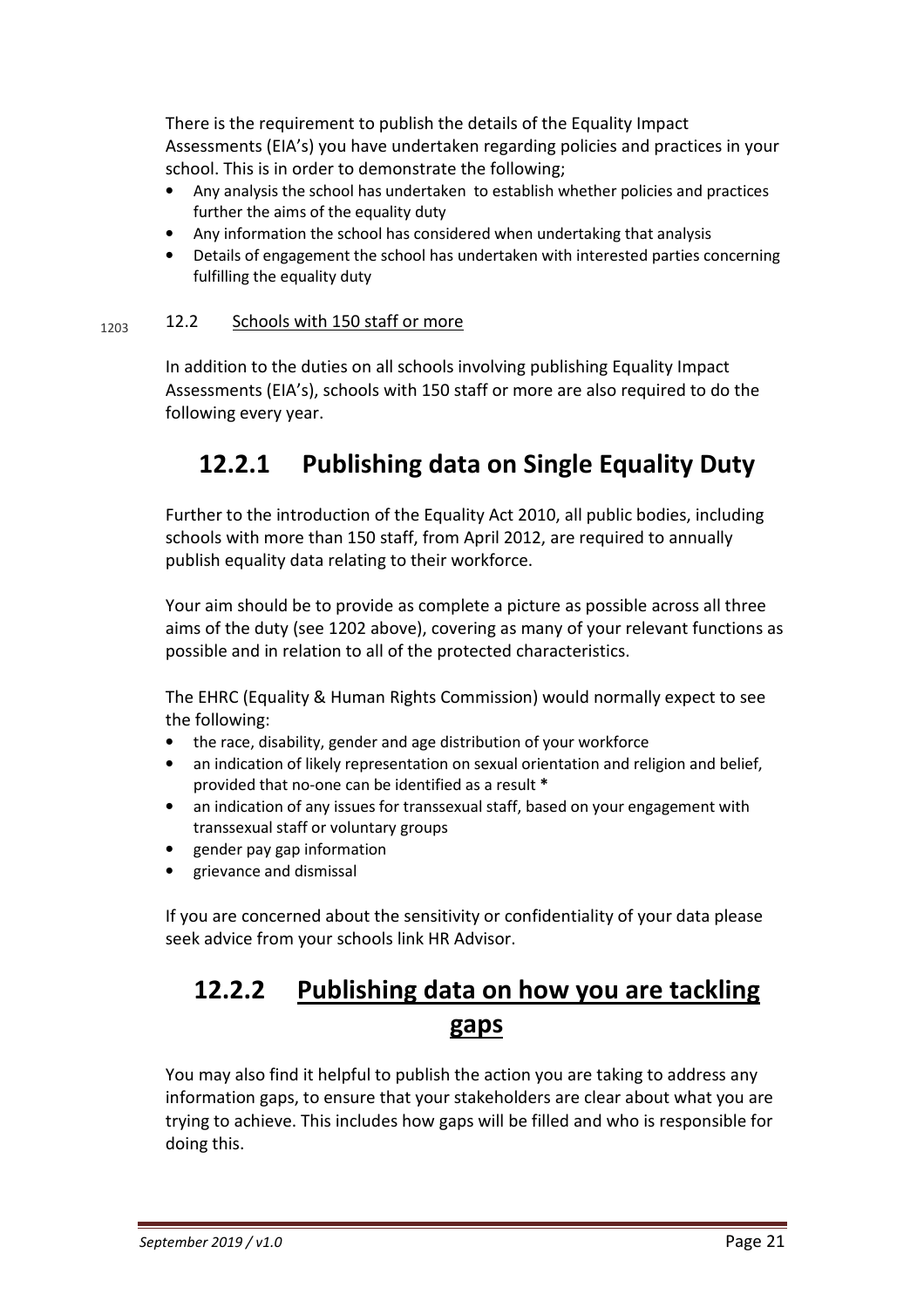## **12.2.3 Publishing details of progress with Equality Scheme Action Plan/Objectives**

You must publish your equality objectives no later than April every year. We recommend that you use the single equality scheme and action plan template provided by the Schools HR Advisory Unit.

Remember that after you have set your equality objectives in your Equality scheme action plan you will be expected to publish information that enables both you and the public to measure how successful you have been. You need to do this at least annually.

## **12. 2.4 Publishing Equality data on School Websites**

Although there is no legal requirement to publish equality data on the intranet, in order to make the data easily accessible to all stakeholders it is recommended best practice to place the equality data on your school website. It is therefore recommended that that schools advertise the following documents on their websites;

- Single Equality Scheme
- Equality Action plan (including data on how the school is tackling equality gaps)
- Data to meet with Single Equality duty (as above)
- Equality Impact Assessments

#### **13. Conclusion**

 $_{1301}$  In development of the above guidance the HR Advisory service has consulted with critical partners within North Tyneside Council, namely Governor Services, School Improvement Service and the Community Cohesion Policy Officer. It is recommended that schools follow the above guidance Schools HR Advisory Service in order to ensure that schools meet their legislative requirements as well as adhere to best practice.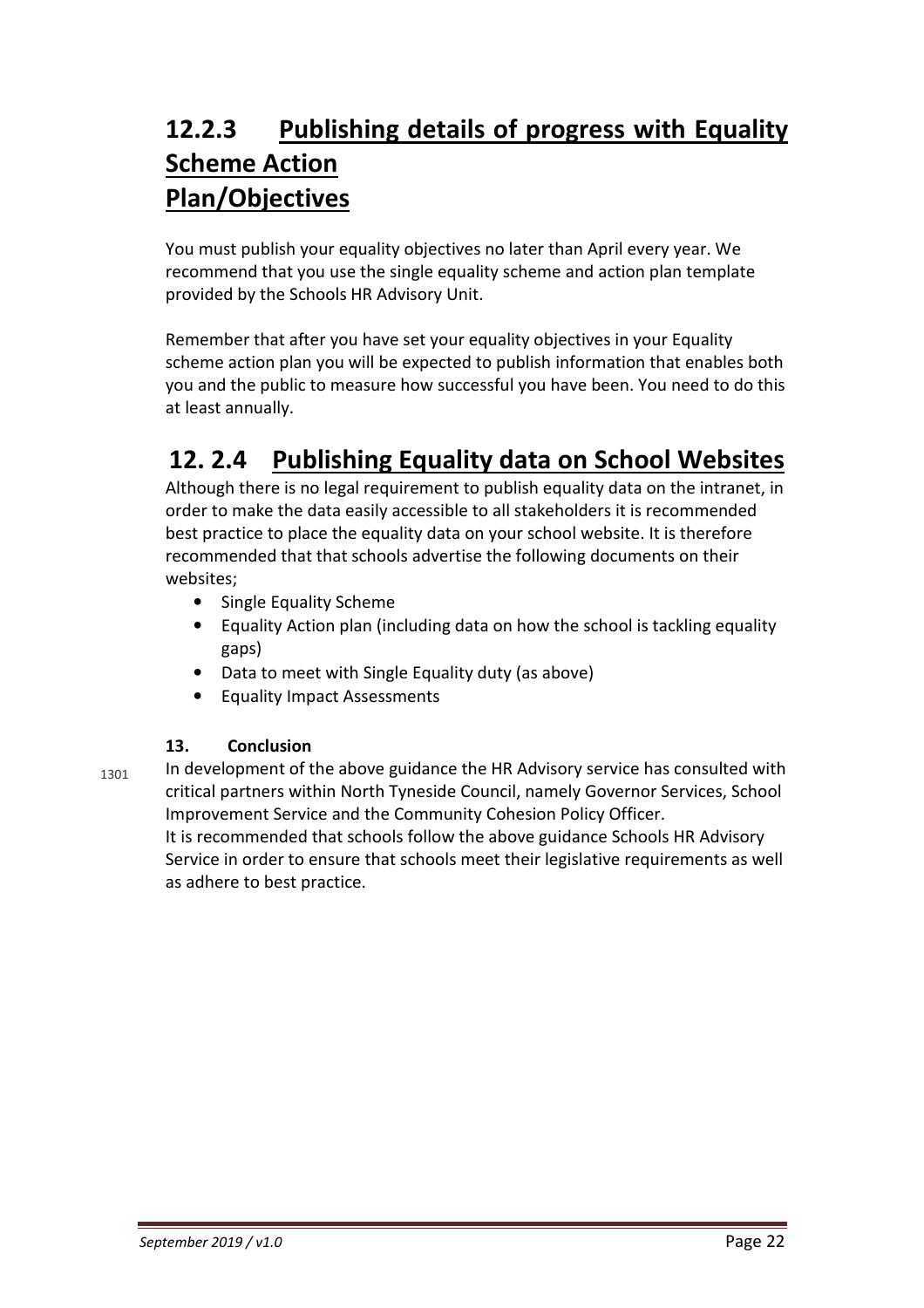#### **Equality Impact Assessment Template**

#### **Full Equality Impact Assessment – Template**

#### **PART A)** To be completed prior to assessment consultation and research

| 1. Name of the change,                          |  |
|-------------------------------------------------|--|
| $\mid$ strategy, project or policy: $\setminus$ |  |

| 2. School Name, Job Title, Name |                      |
|---------------------------------|----------------------|
| of individual and the telephone | <b>Mr Rob Harker</b> |
| number of staff completing the  | Headteacher          |
| assessment form:                |                      |
|                                 |                      |

*3. What is the main purpose and outcomes of the change, strategy, project or policy?* 

**4**. List the main activities of the policy, project or change (for strategies list the main policy areas).

Targets and strategies set out with clearly indicated outcomes with specific timeframes.

*5. Who will the project, policy or change mainly impact upon?:*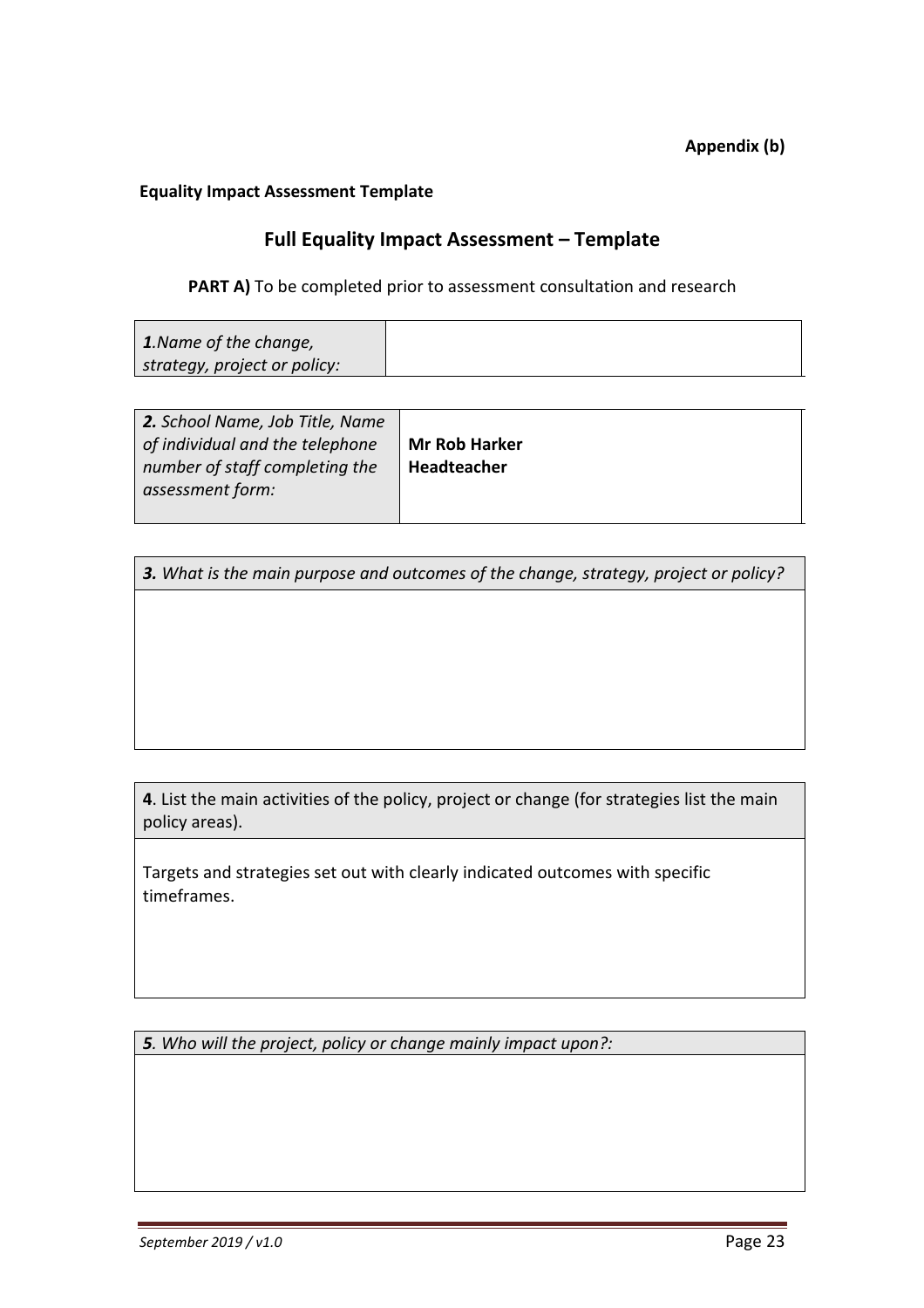**6**. Use the table below to answer: Do you think that the change/strategy/project/policy in the way it is planned or delivered could have a

- A) negative impact on any of the equality target groups? (i.e. it could disadvantage them) or
- B) positive impact on any of the target groups or contribute to promoting equality, equal opportunities or improving relations within equality target groups? (Remember that impact might be on a majority group as well as a minority group)

| Equality<br><b>Target Group:</b> | Positive impact-<br>it could benefit | Negative impact<br>- it could<br>disadvantage | Reason |
|----------------------------------|--------------------------------------|-----------------------------------------------|--------|
| Race                             |                                      |                                               |        |
|                                  |                                      |                                               |        |
|                                  |                                      |                                               |        |
| Religion and<br><b>Belief</b>    |                                      |                                               |        |
|                                  |                                      |                                               |        |
| Disability                       |                                      |                                               |        |
|                                  |                                      |                                               |        |
| Gender (and                      |                                      |                                               |        |
| Gender<br>Identity)              |                                      |                                               |        |
|                                  |                                      |                                               |        |
|                                  |                                      |                                               |        |
| Sexual<br><b>Orientation</b>     |                                      |                                               |        |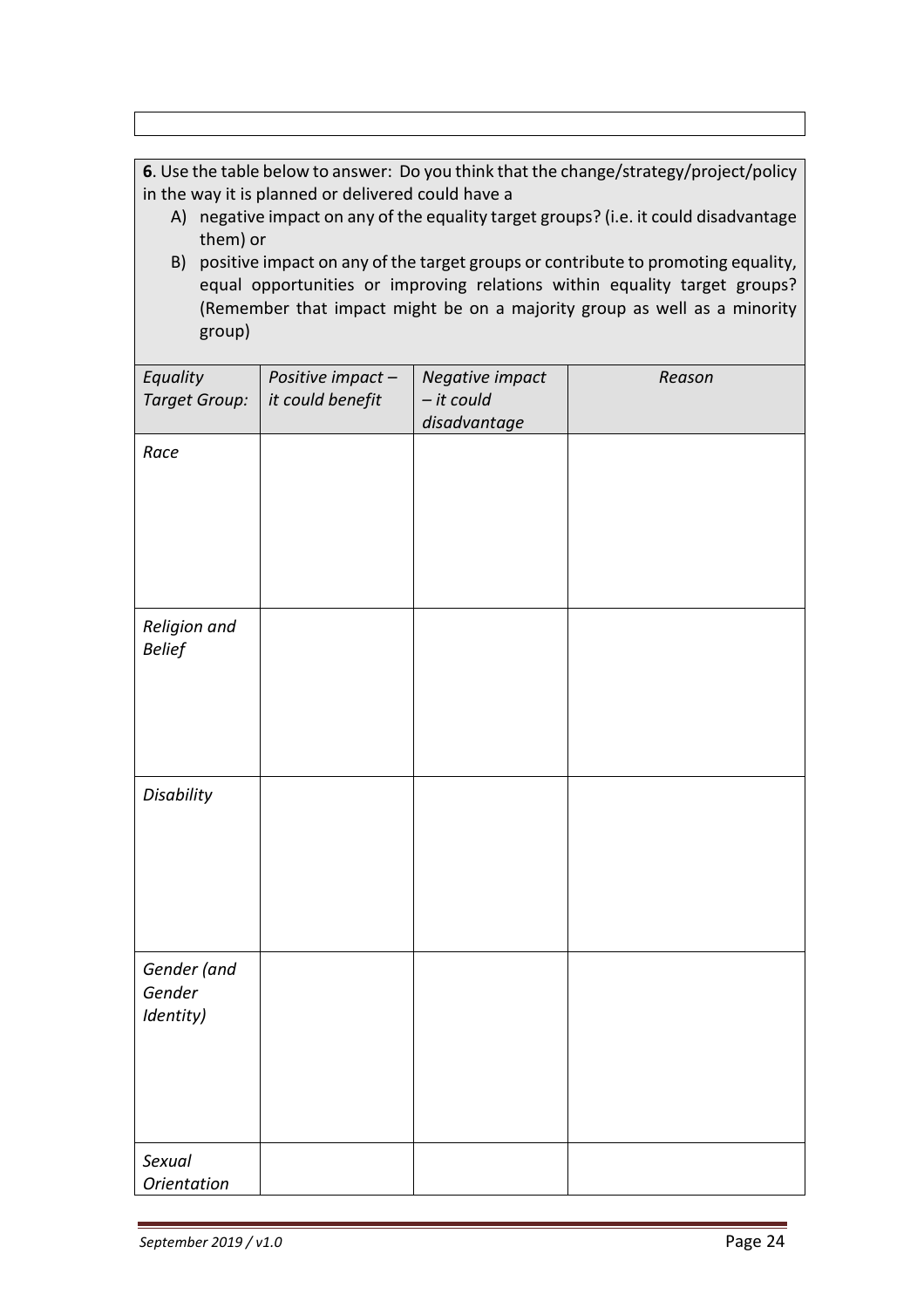| Age |  |  |
|-----|--|--|
|     |  |  |

| 7.a) If you have indicated there is a negative impact on any Equality<br>Target group, answer the following:                                                                             | Yes | Nο |
|------------------------------------------------------------------------------------------------------------------------------------------------------------------------------------------|-----|----|
| Is the impact legal/lawful? (i.e. You must ensure that it is not<br>discriminatory under anti-discriminatory legislation). Seek advice from<br>your School link HR Advisor if necessary. |     |    |
| Is the impact intended?                                                                                                                                                                  |     |    |
| <b>7.b)</b> Could you minimise or improve any negative impact? Use the space below to detail<br>how.                                                                                     |     |    |

**7.c)** Is it possible to consider a different policy/strategy/action, which still achieves your aim, but avoids any adverse impact on equality?

**8. Examine available data and research to assess likely impact** (including research, studies, reports, audits, surveys and feedback available to the school)

Check data and research available to the school concerning each Equality Target Group for this particular policy/project/change and detail findings below. Race: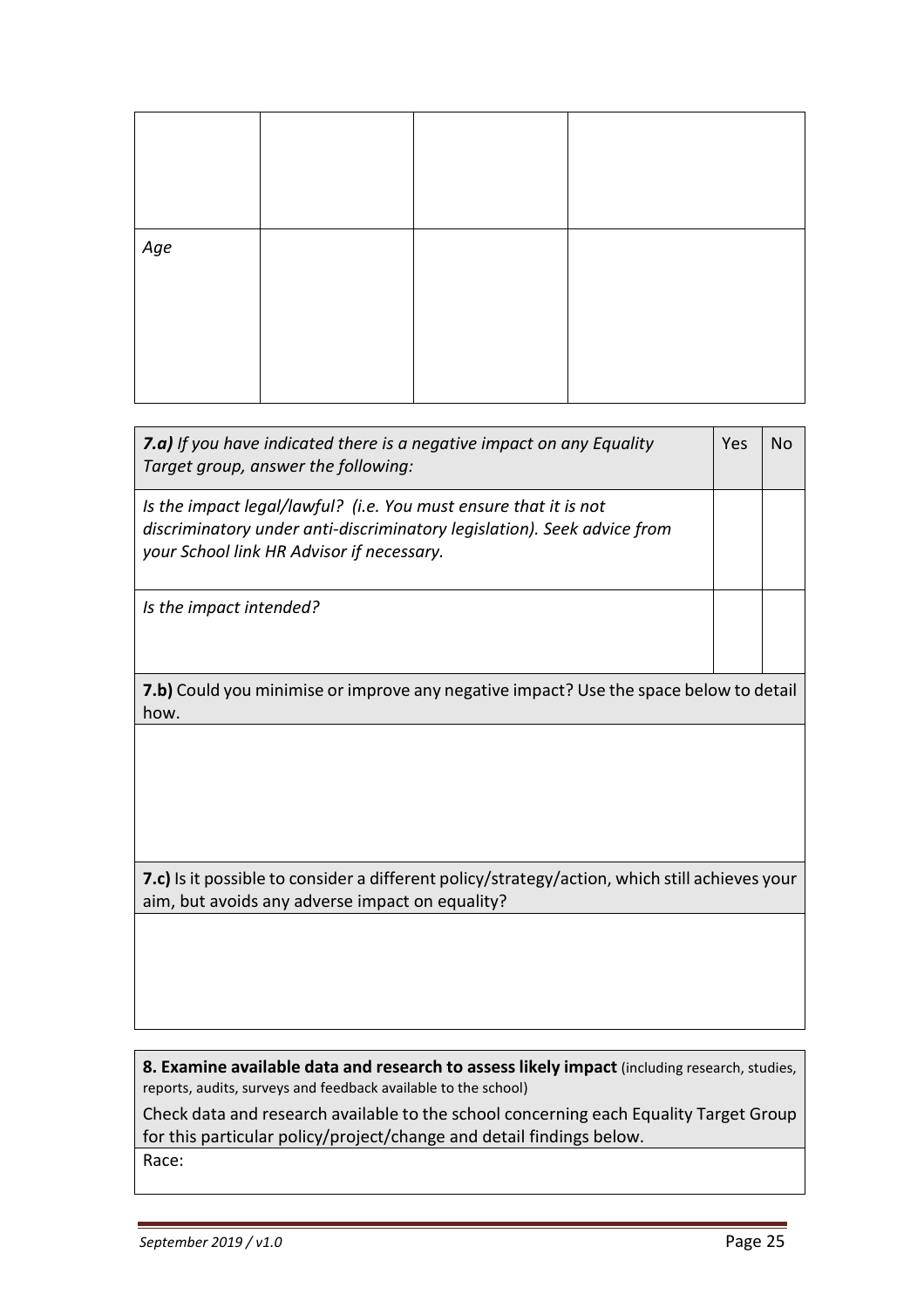Religion and Belief:

**Disability:**

Gender (and Gender Identity):

Sexual Orientation

**Age:**

**9.** Where, if any are the gaps in the information required? What are the reasons for any lack of information? Please list them below in relation to each Equality Target Group. Race:

Religion and Belief:

Disability:

Gender (and Gender identity):

Sexual Orientation: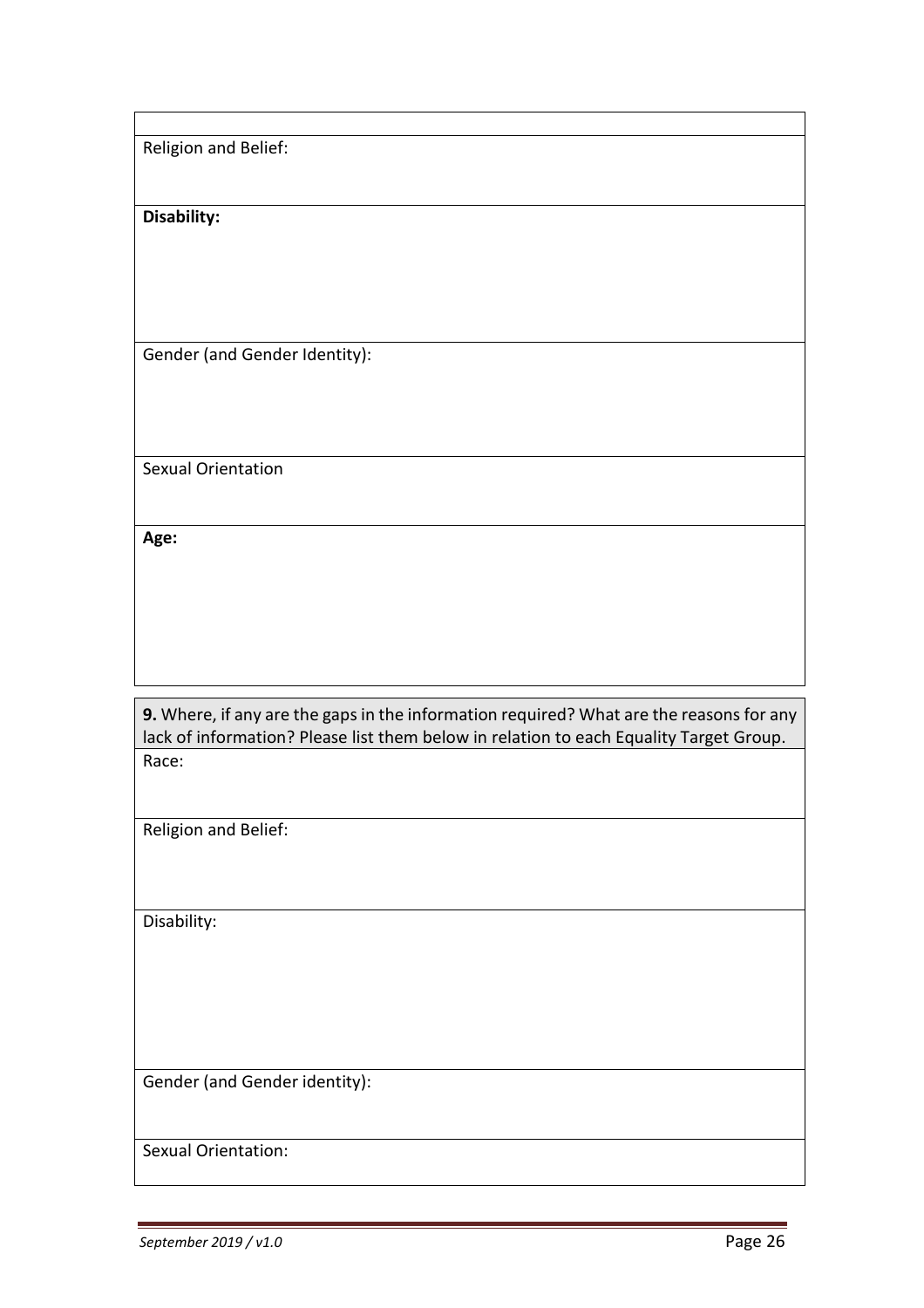Age:

**10.** Do you need to commission the provision of additional information? If yes, what research do you intend to carry out? How do you intend to get this information?

**11**. a) What previous or planned consultation (both locally and nationally) in the area of your intended policy/project/change has taken place or will take place with groups / individuals from all Equality Target Groups? (including staff and pupils where relevant)

b) If there has already been consultation what does it indicate about negative impact and how people view this project, policy of change?

| <b>Equality target</b><br>groups | Summary of consultation carried out or planned |
|----------------------------------|------------------------------------------------|
| Race:                            |                                                |
| Religion and Belief:             |                                                |
| Disability:                      |                                                |
| Gender (and Gender<br>Identity): |                                                |
| Sexual Orientation:              |                                                |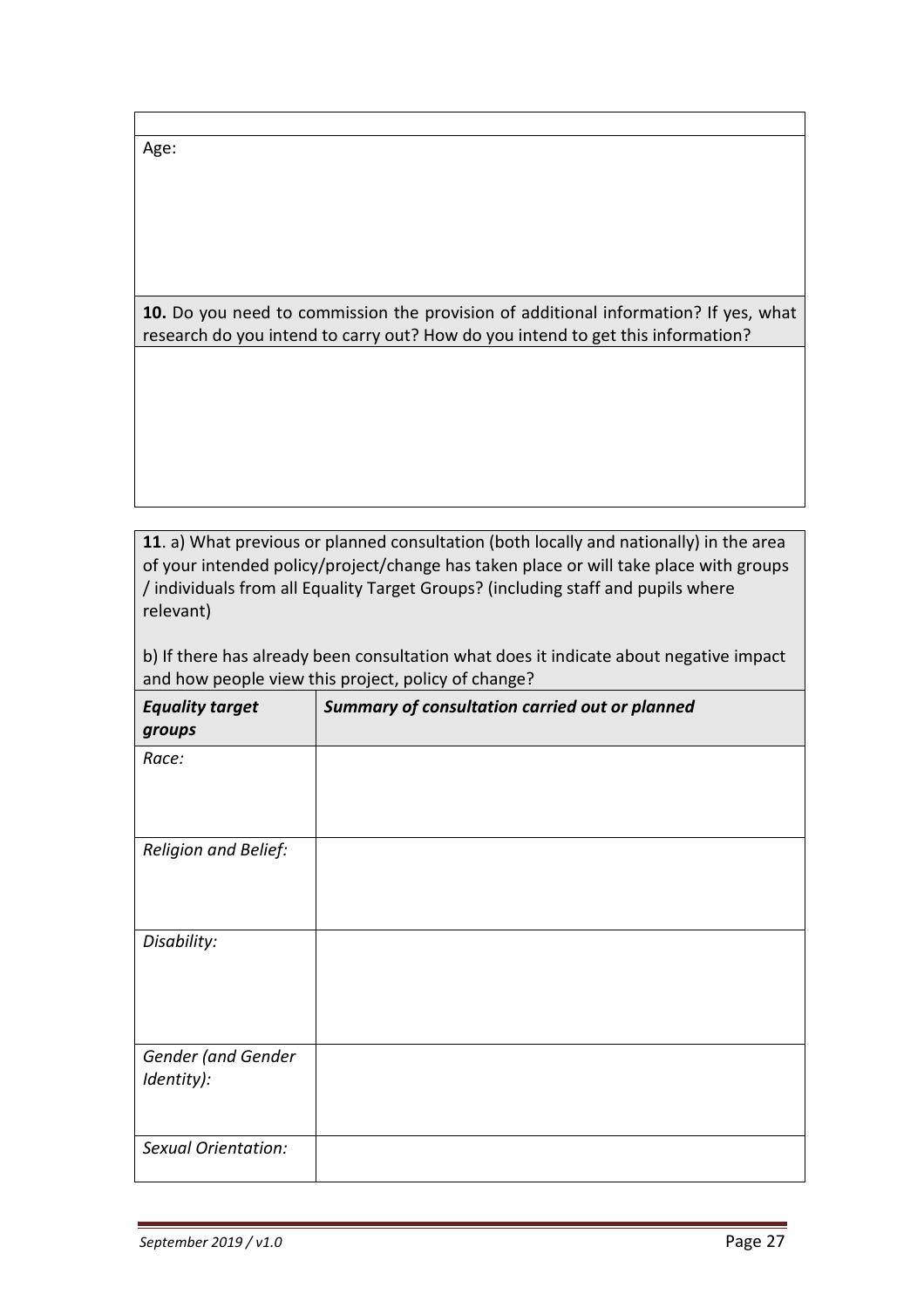| Age: |  |
|------|--|
|      |  |
|      |  |
|      |  |

**12.** If there are gaps in your previous or planned consultation and research, are there any experts/relevant groups that can be contacted to get further views or evidence on the issues. Please list them and explain how you will obtain their views. (This may also be added to your Equality action plan(s))

**13**. Have you involved school staff (who have had or will have direct experience of implementing the policy, project or change on the project) in taking forward this impact assessment? If yes, detail below how you have done this.

**14**. In light of all the information detailed in this form; what practical actions would you take to reduce or remove any adverse / negative impact? (This may also be added to your Equality Action plan(s)

*Note: Any consultation detailed in the impact assessment must be undertaken within a 3 month period so that your action plan can address this specific policy, project or change. It is also your responsibility to ensure that feedback is provided to individuals/groups you have consulted with and update them on any actions that you may take to address the negative impact.* 

*Signed …………………………… Date: …………………………*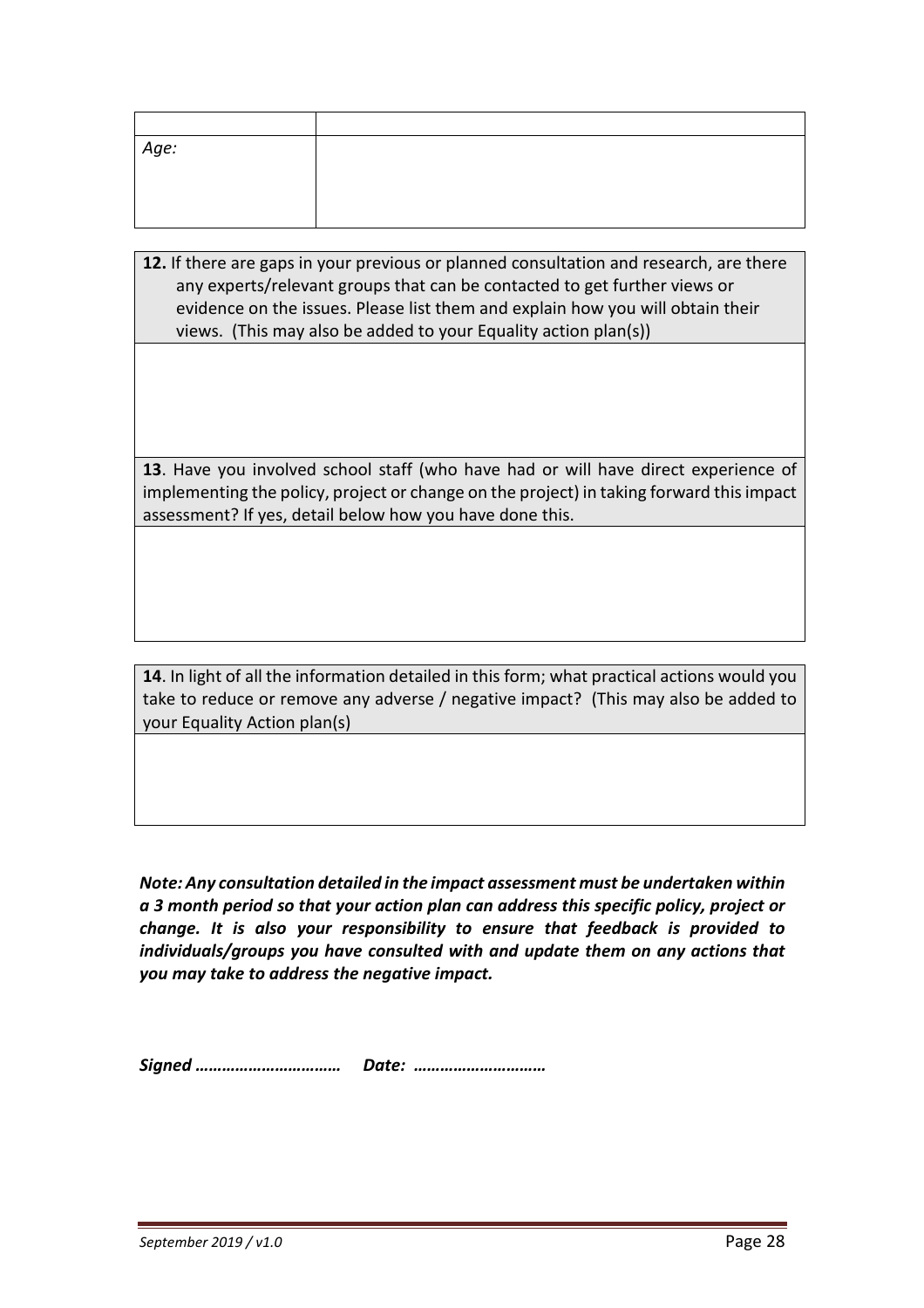#### **PART B) To be completed when assessment consultation and research has been carried out**

**15. a)** As a result of the assessment, consultation and research completed in Part A above, state whether there will need to be any changes made to the policy, project or planned action. (This may also be included in your Equality Action plan(s).

**15. b)** As a result of this assessment, consultation and research, do the school need to commission specific research on this issue or carry out monitoring/data collection?

| 16.a) Have you set up a monitoring/evaluation/review process<br>to check the successful implementation of the policy, project or<br>change? | Yes | No |  |
|---------------------------------------------------------------------------------------------------------------------------------------------|-----|----|--|
| <b>16.b)</b> Please explain how this will be done?                                                                                          |     |    |  |
|                                                                                                                                             |     |    |  |
|                                                                                                                                             |     |    |  |
|                                                                                                                                             |     |    |  |
|                                                                                                                                             |     |    |  |
|                                                                                                                                             |     |    |  |

| 17. Please explain how you aim to publish the result of the assessment? |  |  |  |
|-------------------------------------------------------------------------|--|--|--|
|                                                                         |  |  |  |
|                                                                         |  |  |  |
|                                                                         |  |  |  |
|                                                                         |  |  |  |
|                                                                         |  |  |  |
|                                                                         |  |  |  |
|                                                                         |  |  |  |

 *Signed: …………………………… Date: …………………………* 

 **Print Name: ………………………………..**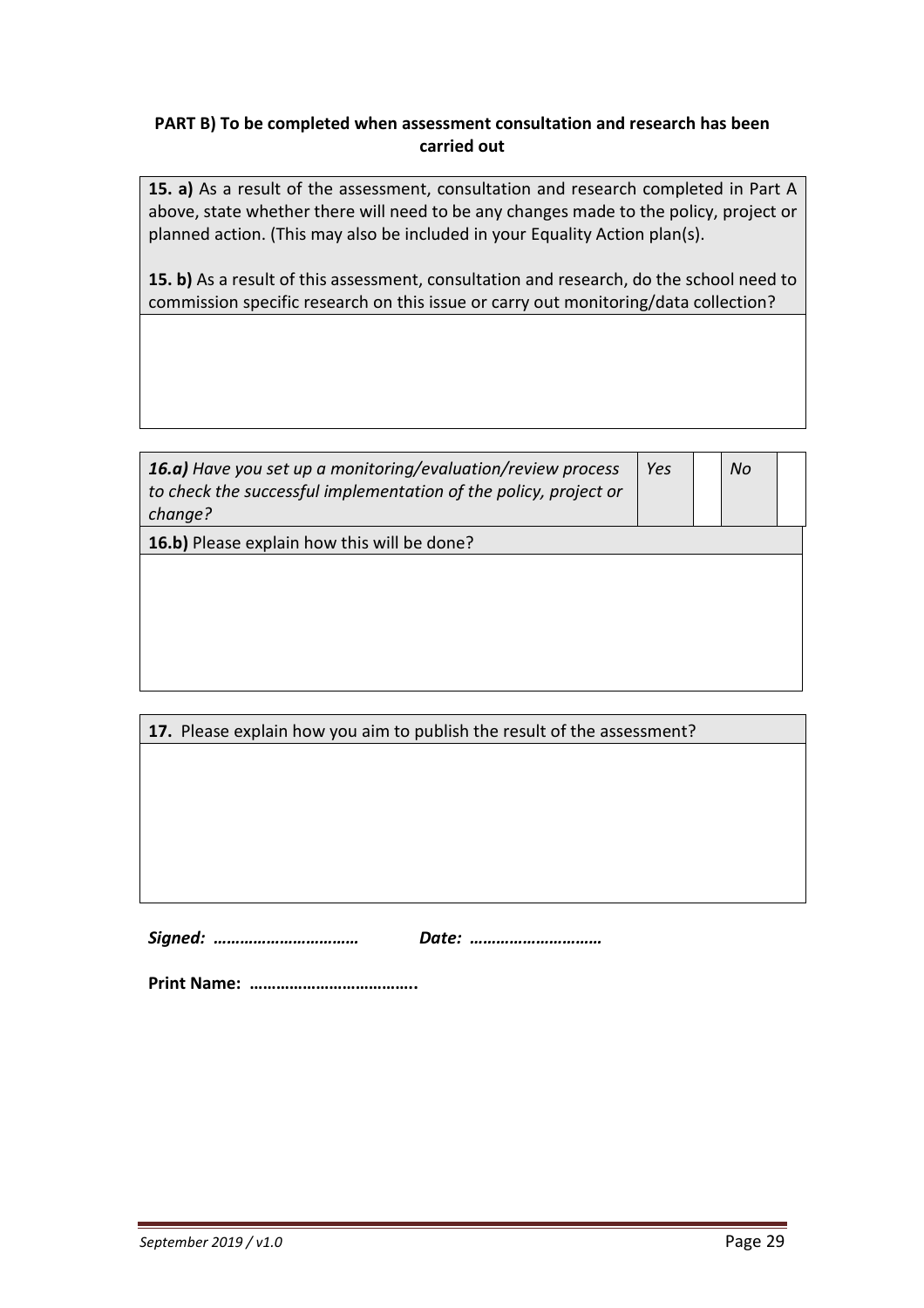**Appendix (c)** 

**Equality Action Plan** 



## **Carville Primary School Equality & Diversity Action Plan 2019 - 2022**

**Ratified by Governors 2nd October 2019** 

#### **Policy Authorisation**

| <b>Authorised Date</b> | <b>By</b> | <b>Version</b> |
|------------------------|-----------|----------------|
| October 2019           | Governors |                |
|                        |           |                |

| Date of Review | Changes made | <b>Date of Next Review</b> |
|----------------|--------------|----------------------------|
| September 2020 |              |                            |
|                |              |                            |
|                |              |                            |
|                |              |                            |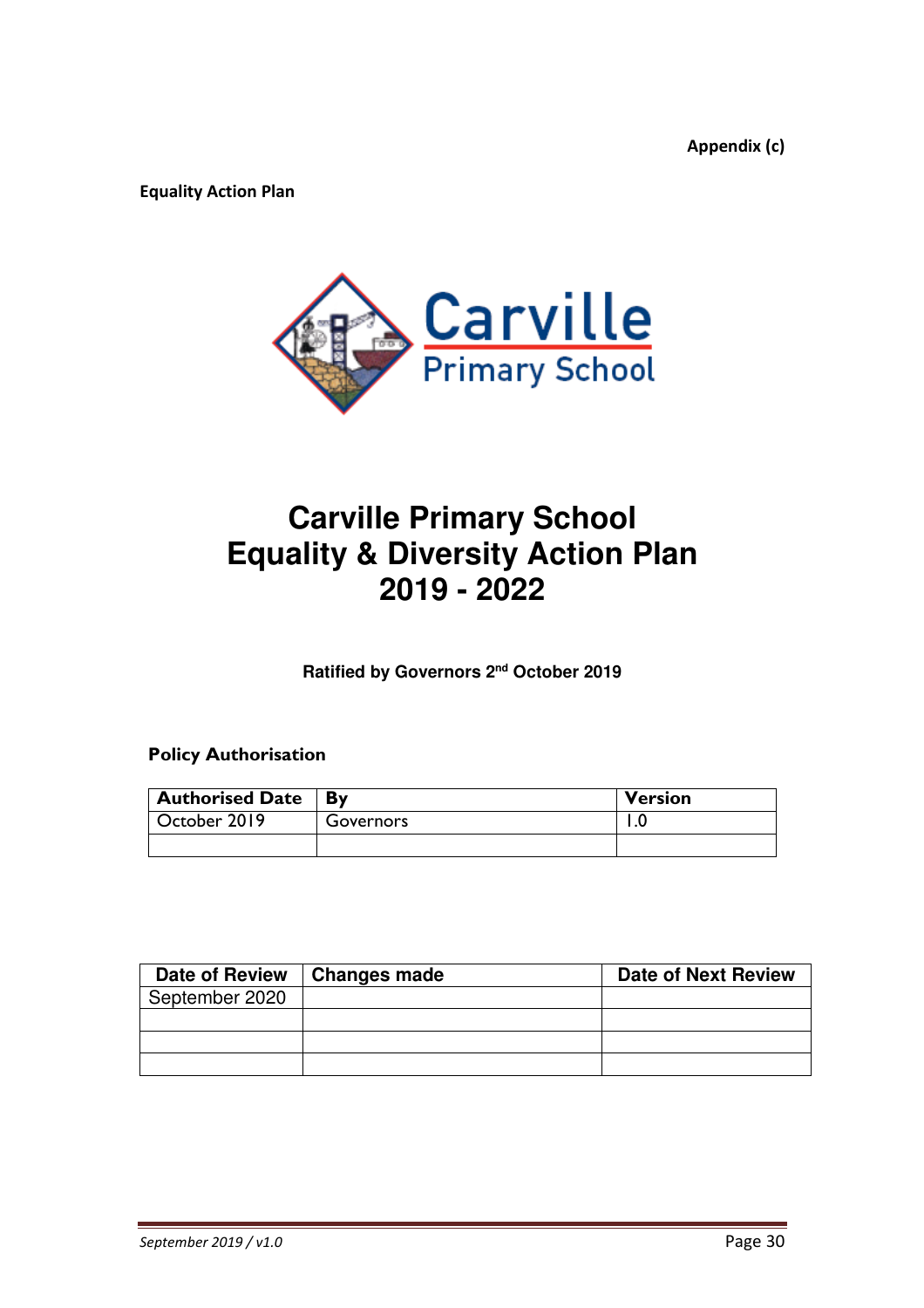#### **Single Equality Action Plan**

This document details the actions we'll take over the next three years to satisfy the requirements of the protected characteristics as referred to in the Single Equality Scheme.

The objectives in this plan have been written following the evaluation of equality information provided by service users including pupils, parents, Governors and staff.

Carville Primary School equality and diversity objectives for 2019 – 2022 are:

- 6. To continue to involve stakeholders in the equality process.
- 7. To ensure that our recruitment practices are designed to attract candidates from as wide a pool as possible; balancing gender, local community make-up and ethnicity.
- 8. To increase pupils' knowledge and understanding of different religious groups.
- 9. To ensure that the needs of in-year intake pupils (particularly EAL and asylum seekers) are assessed and actions agreed as soon as possible on entry.
- 10. To increase staff and pupil knowledge and understanding of equality and diversity issues.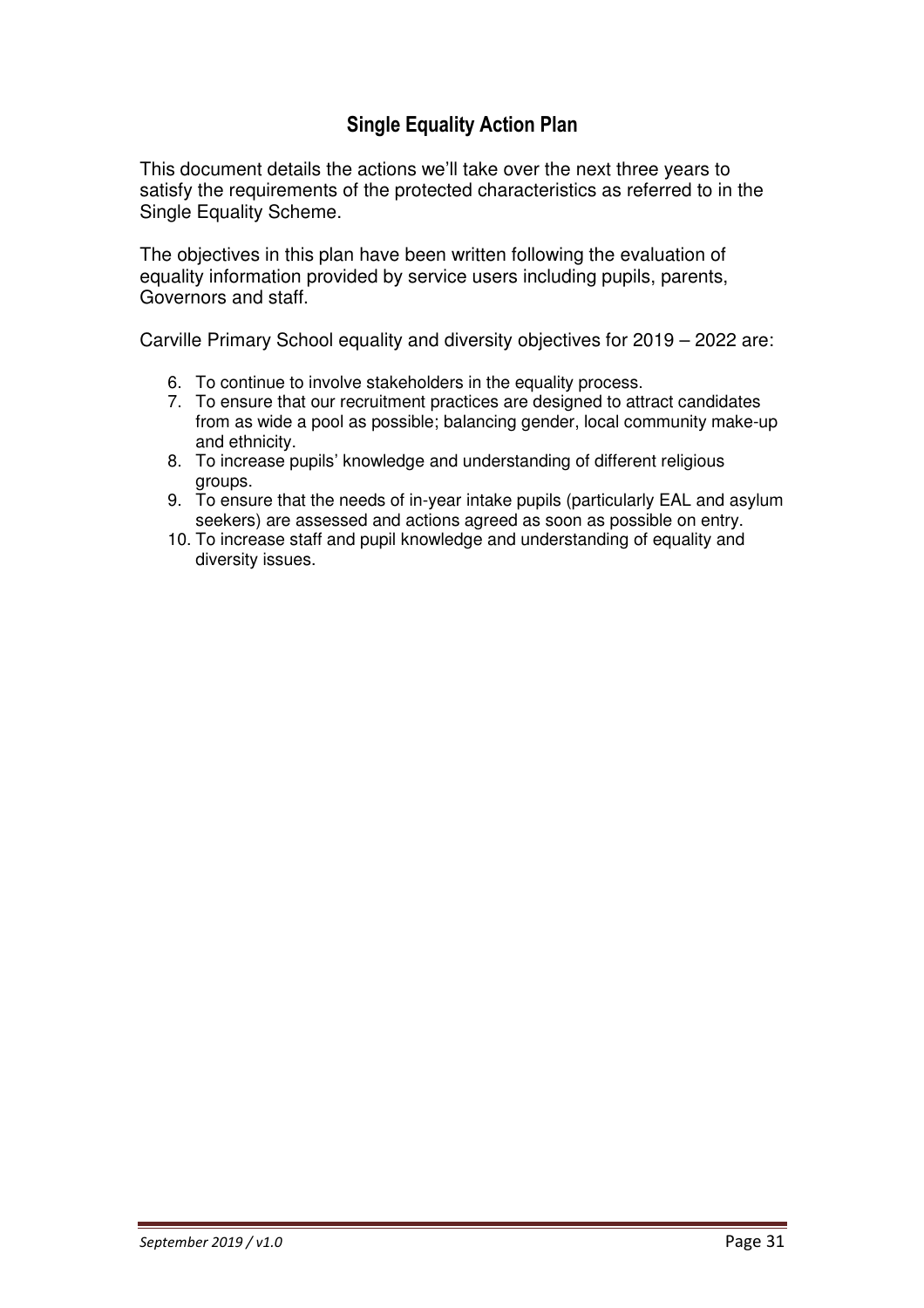| <b>Objective</b> | 1. To involve stakeholders in the equality process                                                                                                                                                                                                                                                                                                                    |                       |       |  |
|------------------|-----------------------------------------------------------------------------------------------------------------------------------------------------------------------------------------------------------------------------------------------------------------------------------------------------------------------------------------------------------------------|-----------------------|-------|--|
| <b>Timescale</b> | Continuous                                                                                                                                                                                                                                                                                                                                                            | <b>Responsibility</b> | RH/DE |  |
| 1(a)             | Continue to use the "Parents' Forum" to identify issues in relation to school policies and<br>procedures.<br>To hold at least six "Parents' Forum" events during the academic year.                                                                                                                                                                                   |                       |       |  |
| Progress         |                                                                                                                                                                                                                                                                                                                                                                       |                       |       |  |
| 1(b)             | To regularly review Ofsted "Parent View" and other parent feedback forms to identify<br>emerging issues and areas of concern for parents.<br>To look at "Parent View" on at least a half-termly basis.                                                                                                                                                                |                       |       |  |
| Progress         |                                                                                                                                                                                                                                                                                                                                                                       |                       |       |  |
| 1(c)             | To provide regular feedback to the Governing Body and other appropriate agencies in<br>regard to the school's requirements under the Equality Act 2010.<br>To present equality data to the Governing Body on at least an annual basis.                                                                                                                                |                       |       |  |
| Progress         |                                                                                                                                                                                                                                                                                                                                                                       |                       |       |  |
| 1(d)             | To continue to collect data from service users with regards to all aspects of equality and<br>diversity.<br>Information will be collected and analysed on an annual basis.<br>The pupil starter pack will include forms to collect equality information for new<br>$\bullet$<br>service users.<br>New Governors will be asked to complete a data form on appointment. |                       |       |  |
| Progress         |                                                                                                                                                                                                                                                                                                                                                                       |                       |       |  |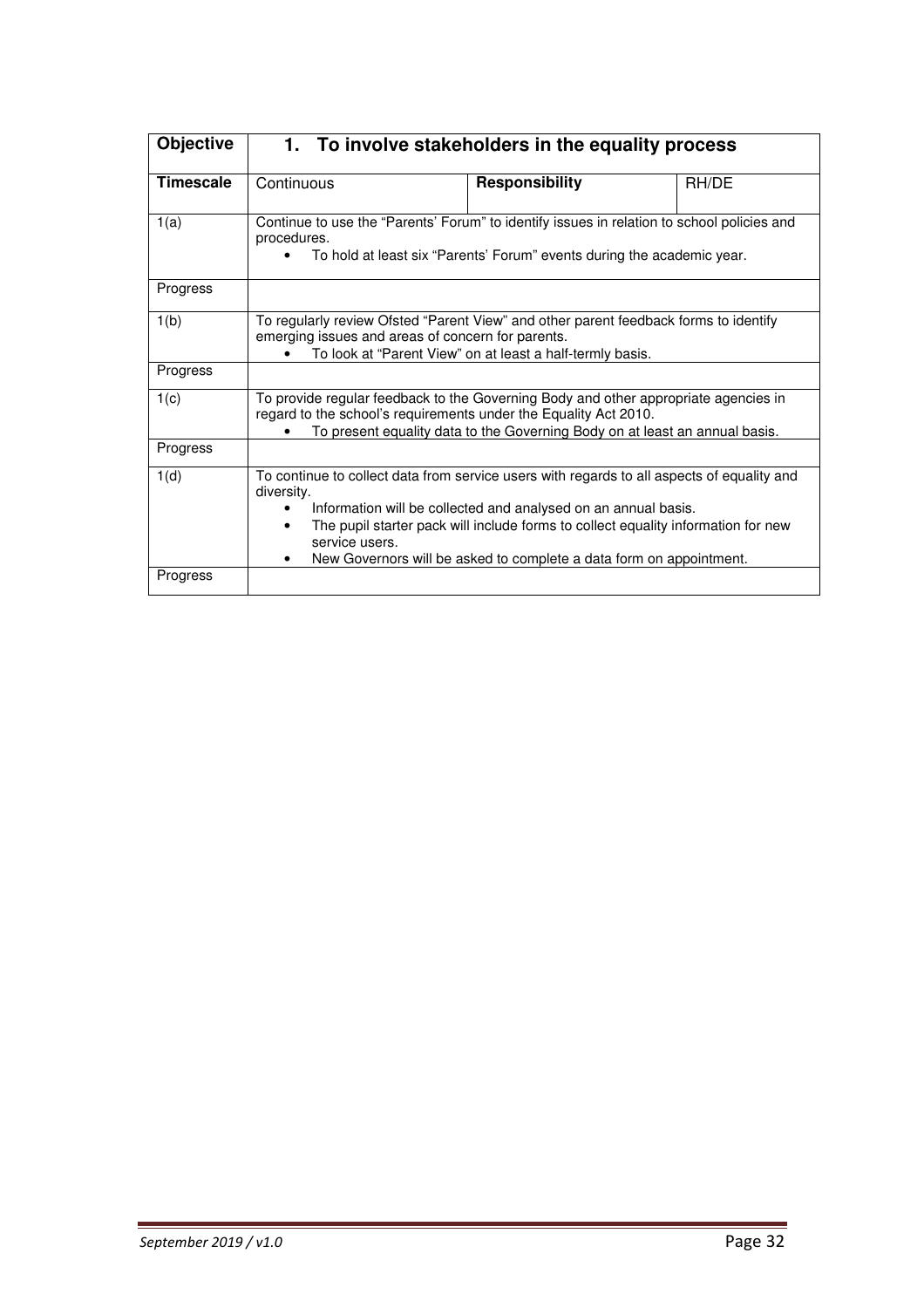| <b>Objective</b> | 2. To ensure that our recruitment practices are designed to<br>attract candidates from as wide a pool as possible; balancing<br>gender, local community make-up and ethnicity.                                                                                                                                    |                       |       |  |
|------------------|-------------------------------------------------------------------------------------------------------------------------------------------------------------------------------------------------------------------------------------------------------------------------------------------------------------------|-----------------------|-------|--|
| <b>Timescale</b> | Continuous                                                                                                                                                                                                                                                                                                        | <b>Responsibility</b> | RH/DE |  |
| 2(a)             | To monitor applications for vacancies to identify significant factors.<br>To review the recruitment process if necessary to ensure vacancies are<br>$\bullet$<br>attracting representative candidates.<br>To consider advertising in specialist press to widen the candidate pool (if<br>$\bullet$<br>necessary). |                       |       |  |
| Progress         |                                                                                                                                                                                                                                                                                                                   |                       |       |  |
| 2(b)             | To request supply staff from different ethnic groups and gender to ensure that positive<br>role models are seen.<br>To review supply staff arrangements to ensure that outstanding male and BME<br>teachers are uses as often as possible in all key stages in the school.                                        |                       |       |  |
| Progress         |                                                                                                                                                                                                                                                                                                                   |                       |       |  |

| <b>Objective</b> | 3. To increase pupils' knowledge and understanding of<br>different religious groups and cultures.                                                                                                                                                                                                                                   |                |            |  |
|------------------|-------------------------------------------------------------------------------------------------------------------------------------------------------------------------------------------------------------------------------------------------------------------------------------------------------------------------------------|----------------|------------|--|
| Timescale        | Continuous                                                                                                                                                                                                                                                                                                                          | Responsibility | <b>SLT</b> |  |
| 3(a)             | To review the RE curriculum in line with national requirements.<br>Ensure that all teachers are aware of the requirements of the curriculum<br>$\bullet$<br>To arrange for visitors to the school to speak about different religions<br>$\bullet$<br>To visit different centres of worship in the local area<br>٠                   |                |            |  |
| Progress         |                                                                                                                                                                                                                                                                                                                                     |                |            |  |
| 3(b)             | To continue to support different cultural events.<br>To celebrate Commonwealth Day<br>$\bullet$<br>To celebrate Chinese New Year<br>$\bullet$<br>To hold a Remembrance Event; inviting parents and other service users<br>$\bullet$<br>To invite visitors to the school to speak about different cultural experiences.<br>$\bullet$ |                |            |  |
| Progress         |                                                                                                                                                                                                                                                                                                                                     |                |            |  |

| <b>Objective</b> | soon as possible on entry.                                                                                                                                                                                                                | 4. To ensure that the needs of in-year pupils (particularly EAL<br>and asylum seekers) are assessed and actions agreed as |                                     |
|------------------|-------------------------------------------------------------------------------------------------------------------------------------------------------------------------------------------------------------------------------------------|---------------------------------------------------------------------------------------------------------------------------|-------------------------------------|
| <b>Timescale</b> | Continuous                                                                                                                                                                                                                                | Responsibility                                                                                                            | SLT: Monitoring<br>T / TA: Delivery |
| 4(a)             | To undertake in-take assessments on arrival.<br>Referring the pupil to specialist support for any identified additional needs.<br>Agreeing any translation requirements for parents to ensure key information is<br>$\bullet$<br>relayed. |                                                                                                                           |                                     |
| Progress         |                                                                                                                                                                                                                                           |                                                                                                                           |                                     |
| 4(b)             | To ensure the child is made to feel welcome to class.<br>Agree a buddy system for the pupil for the first few weeks in class.                                                                                                             |                                                                                                                           |                                     |
| Progress         |                                                                                                                                                                                                                                           |                                                                                                                           |                                     |